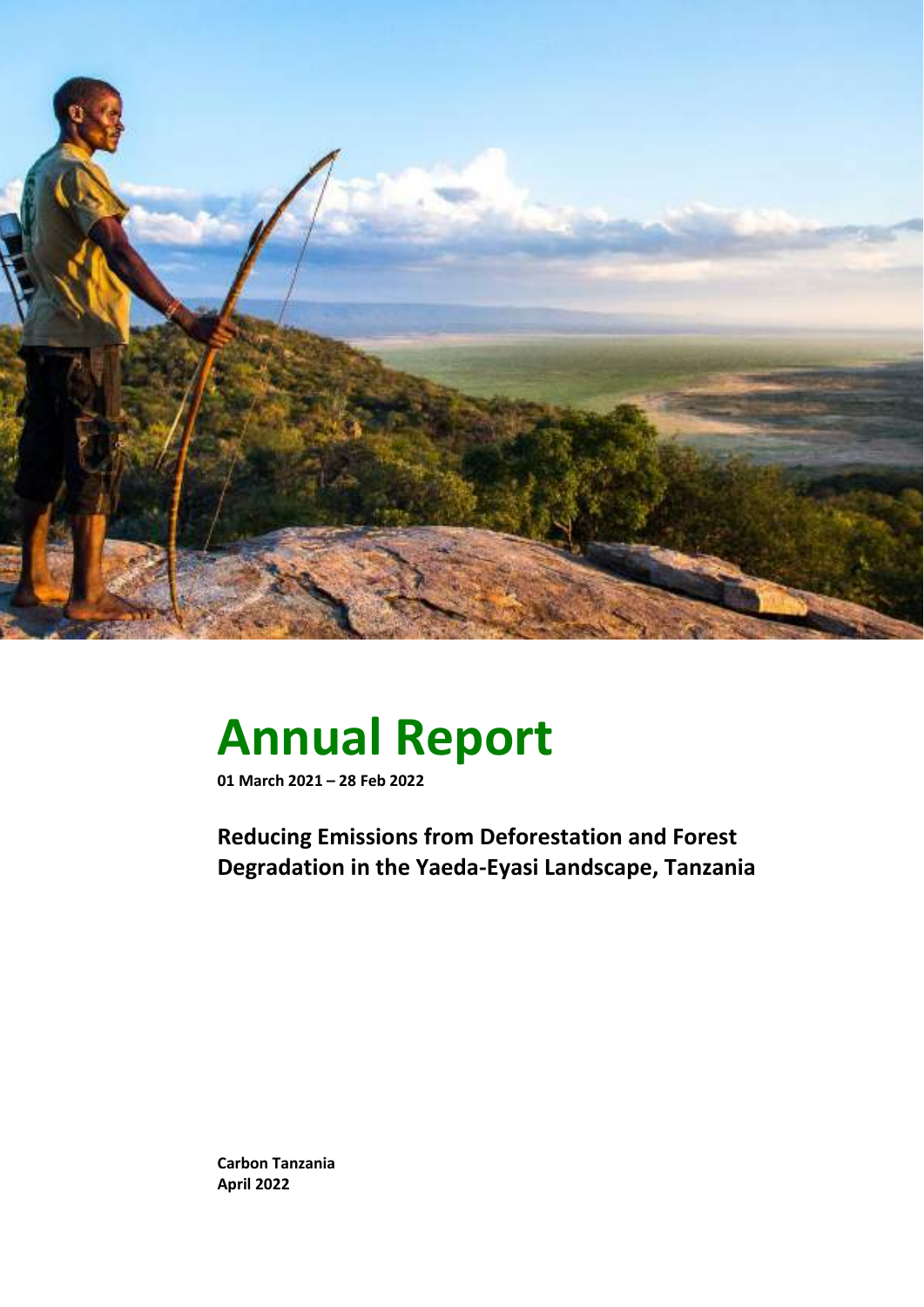



| <b>Table of Contents</b>                                                                     |  |
|----------------------------------------------------------------------------------------------|--|
|                                                                                              |  |
|                                                                                              |  |
|                                                                                              |  |
|                                                                                              |  |
|                                                                                              |  |
|                                                                                              |  |
|                                                                                              |  |
|                                                                                              |  |
|                                                                                              |  |
|                                                                                              |  |
|                                                                                              |  |
| Table 4. Statement of tCO2e reductions available for issuance as PVCs, based on activity for |  |
|                                                                                              |  |
|                                                                                              |  |
|                                                                                              |  |
|                                                                                              |  |
|                                                                                              |  |
| Table 6a. Consolidated figures for Carbon Tanzania sales and corresponding Markit Registry   |  |
|                                                                                              |  |
| Table 7. Buyer classes, buyers, and transaction volumes March 2021 to February 2022 14       |  |
|                                                                                              |  |
|                                                                                              |  |
|                                                                                              |  |
|                                                                                              |  |
|                                                                                              |  |
| Table 10. Mammal records for 2021: R: known resident; M: Possibly migratory; R/M?:           |  |
|                                                                                              |  |
|                                                                                              |  |
|                                                                                              |  |
|                                                                                              |  |
|                                                                                              |  |
|                                                                                              |  |
| Table 12. Time frame - meetings, data, seasonality and community needs. Green: wet season    |  |
|                                                                                              |  |
|                                                                                              |  |
| The direct costs for the implementation of the Yaeda-Eyasi REDD Project are presented in     |  |
|                                                                                              |  |
|                                                                                              |  |
| Annex 1. Activity monitoring indicators for issuance of annual ex-post credits (results      |  |
|                                                                                              |  |
|                                                                                              |  |
| Annex 3. Retirements and transfers Markit registry March 2021 - Feb 2022  29                 |  |
|                                                                                              |  |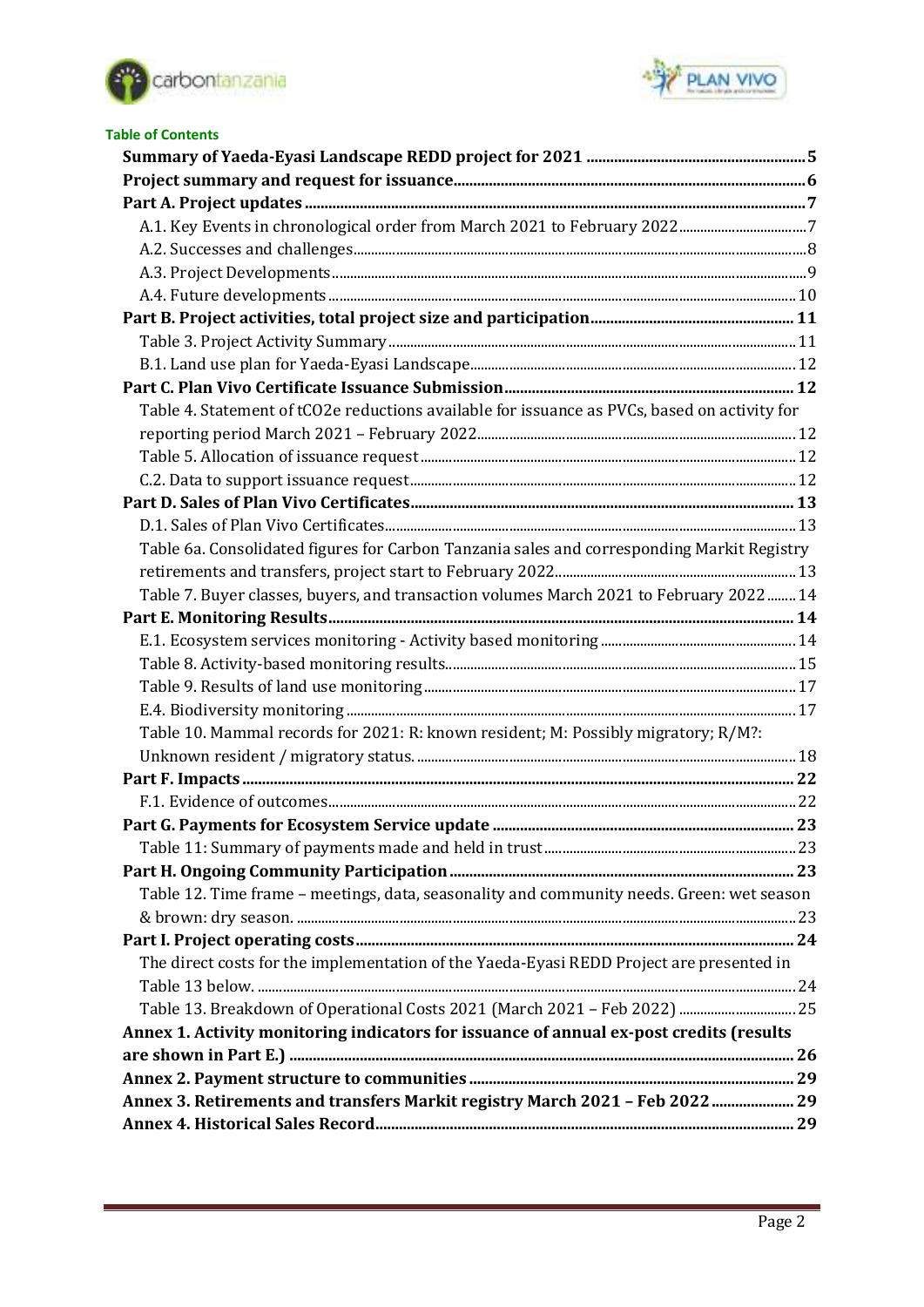



## **Our Vision and Theory of Change**

Carbon Tanzania's vision is that forest communities value their environment because of the direct and global benefits they derive from it. The global community invests in intact tropical ecosystems that are a cornerstone of global ecological health.

#### **Who We Are**

Carbon Tanzania is the leading Reduced Emissions from Deforestation and Degradation (REDD) project developer and sales conduit for Verified Emissions Reductions in Tanzania. Our innovative approach ensures sound land management that reduces deforestation and is based on community land and ownership rights. Carbon Tanzania manages the value chain ensuring the sales of verified emission reductions result in long-term revenue flow into villages and households within our project areas in a participatory and equitable manner. Carbon Tanzania is a global trading entity represented by a commercial sales and marketing company in the UK (Carbon Tanzania UK Ltd) and a project implementation company in Tanzania (CT Limited).

Carbon Tanzania is an innovative conservation organisation, with an implementing arm registered as a Tanzanian company based in Arusha, northern Tanzania, and as a company limited by shares in the UK. Founded by two dedicated conservation biologists*, Marc Baker and St. John Anderson*, Carbon Tanzania's primary business focus is to provide unique skills, knowledge and experience-based services and interventions that lead to the production and delivery to market of forest-based carbon offsets. These offsets are generated through the actions of local Tanzanian communities conserving and managing their indigenous trees and forests.

*Central to Carbon Tanzania's innovative conservation approach is a fundamental respect for local community land rights; this approach generates significant and sustained local economic benefits that incentivize and enable communities to conserve their immediate environment on which their way of life depends. It simultaneously contributes to preserving their traditional way of life and affords local communities increased options for how they manage their land.*

Carbon Tanzania is a market leader in providing forest-based offsets to the global voluntary carbon market. It provides a unique, tailored service to its clients including product support, institutional education and corporate social responsibility advice.

#### **Our Theory of Change**

We view our role as linking global environmental concerns with local economic and livelihood needs. It is now widely accepted that we need to better manage the impact of greenhouse gas emissions on the global ecosystem in order to maintain and promote a healthy environment for human populations. Equally, rural communities in developing nations face daily challenges around managing their immediate environment that have wider consequences in the global context. Growing awareness of the critical role of tropical terrestrial ecosystems in regulating global climate systems means that there is a self-serving interest for actors in more developed countries (particularly in North America and Europe) to invest in the conservation of forest habitats in the tropics, predominantly located in developing nations. Local communities often keenly appreciate the benefits that they can derive from their natural resources, but these benefits are often intangible, non-fungible and are realised over the long-term. Immediate economic needs can lead communities to accept short-term economic benefits that are too often realised through resource exploitation or donor funded initiatives, neither of which guarantees long-term sustainable returns or safeguards for traditional livelihoods.

Carbon Tanzania seeks to combine elements of conventional integrated conservation and development projects (ICDP) with a "payments for ecosystem services" (PES) approach. In some quarters, REDD has been conceived more narrowly as simply a system of conditional performance-based payments (PES)<sup>1</sup>.

<sup>&</sup>lt;sup>1</sup> Sills *et al.* (2009), The evolving landscape of REDD projects.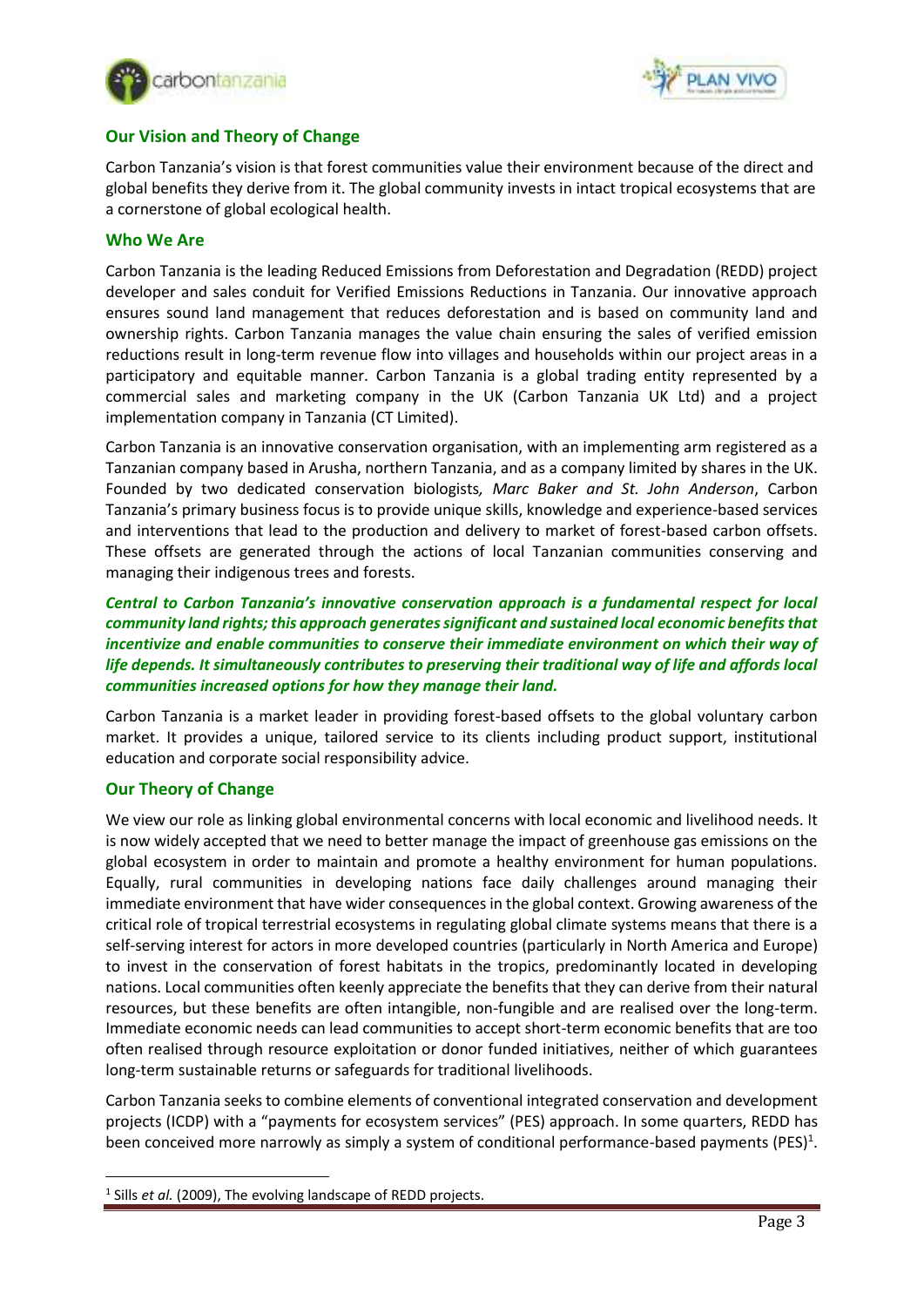



Projects developed by Carbon Tanzania are similarly premised on performance-based payments, but we have gone further in developing an approach to project implementation that recognizes the part that can be played by tried and tested interventions. These include participatory land use mapping, boundary determination, development of village land use plans and clarification of tenure.

**Carbon Tanzania is the only private sector initiative in Tanzania** that has successfully partnered with forest-adjacent communities to develop and implement an internationally accredited avoided deforestation project in natural forest, resulting in payments to communities from the voluntary carbon marketplace. In this regard, Carbon Tanzania has developed a clear understanding, wellregarded track record and proof of concept of how avoided deforestation projects can be successfully developed and implemented in Tanzania, despite the complexity of the operating environment. We have pioneered a business approach to meeting biodiversity conservation goals that simultaneously delivers reduced GHG emissions, improved livelihoods, localised economic development and support for traditional cultural values

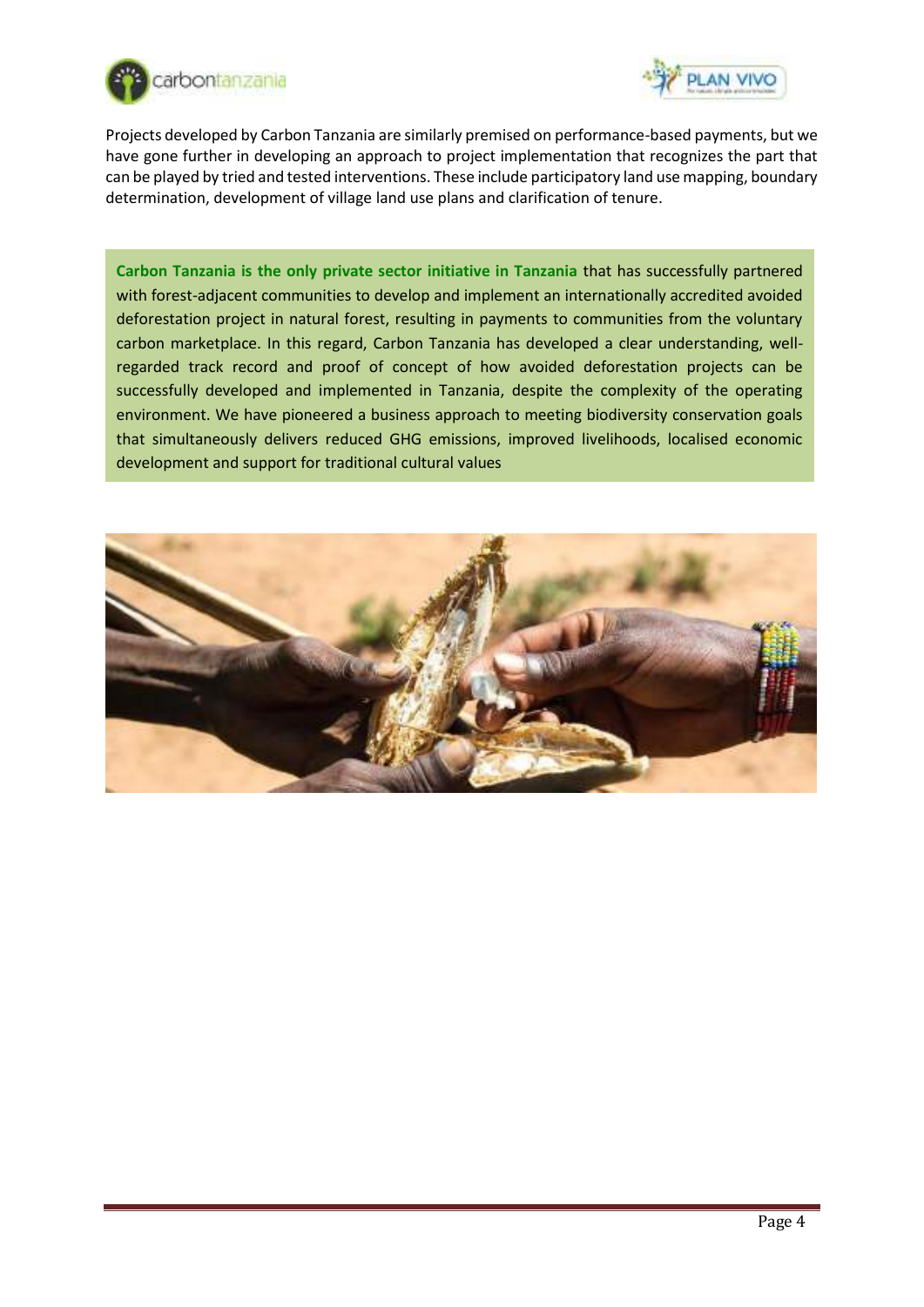



# <span id="page-4-0"></span>**Summary of Yaeda-Eyasi Landscape REDD project for 2021**

In this first project cycle, 1<sup>st</sup> March 2021 to 28<sup>th</sup> February 2022, we have succeeded in operationalizing the entire Yaeda-Eyasi Landscape REDD project under a single management structure, incorporating all aspects of the previous Yaeda Valley REDD project which now makes up part of the greater Yeada-Eyasi project. The Validation of the Yaeda-Eyasi Landscape REDD project this year represents a major event in the development and conservation trajectory for the landscape and communities within. Despite global upheaval, the achievement of limited disturbance to project activities and outcomes represents the strong resilience of the project and communities. The Project Development Document (PDD)(November, 2020) under the Plan Vivo standard (Version 2013) incorporates technical specifications that were validated in February 2022. Through a participatory process communities have employed Village Game Scouts to patrol their own forests and undertake essential community-based monitoring. As teams become familiar with the monitoring frameworks, they are levelled-up with technology such as SMART<sup>2</sup>/Cybertracker<sup>3</sup> monitoring systems, run on rugged GPS-Camera-Phone units. Dynamic data fuels greater and more data driven understanding of developments on the ground. Data collection and response is improved by increased capacity among the growing number of uniformed and trained Village Game Scouts (locally known as *VGS*). Many VGS in the landscape have received training and certification as official Village Game Scouts (VGS), granting them recognition under a government system of village law enforcement and therefore strong authority to enforce the village's participatory by-laws. The project will continue to work on increasing the capacity of these local forest protectors and monitors and the local governance structures. The previous iteration of the project received the 2019 Equator Prize<sup>4</sup> from the United Nations Development Programme as "an outstanding example of a local, nature-based solution to climate and sustainable development". Since then, interest in the project has continued to grow at the local, national, and global level. In 2021 Carbon Tanzania leveraged this to undertake the validation of the project in the larger landscape, successfully increasing the area protected and community benefits delivered by multiple factors.



<sup>2</sup> www.smartconservationtools.org

<sup>3</sup> www.cybertracker.org

<sup>4</sup> https://www.equatorinitiative.org/equator-prize/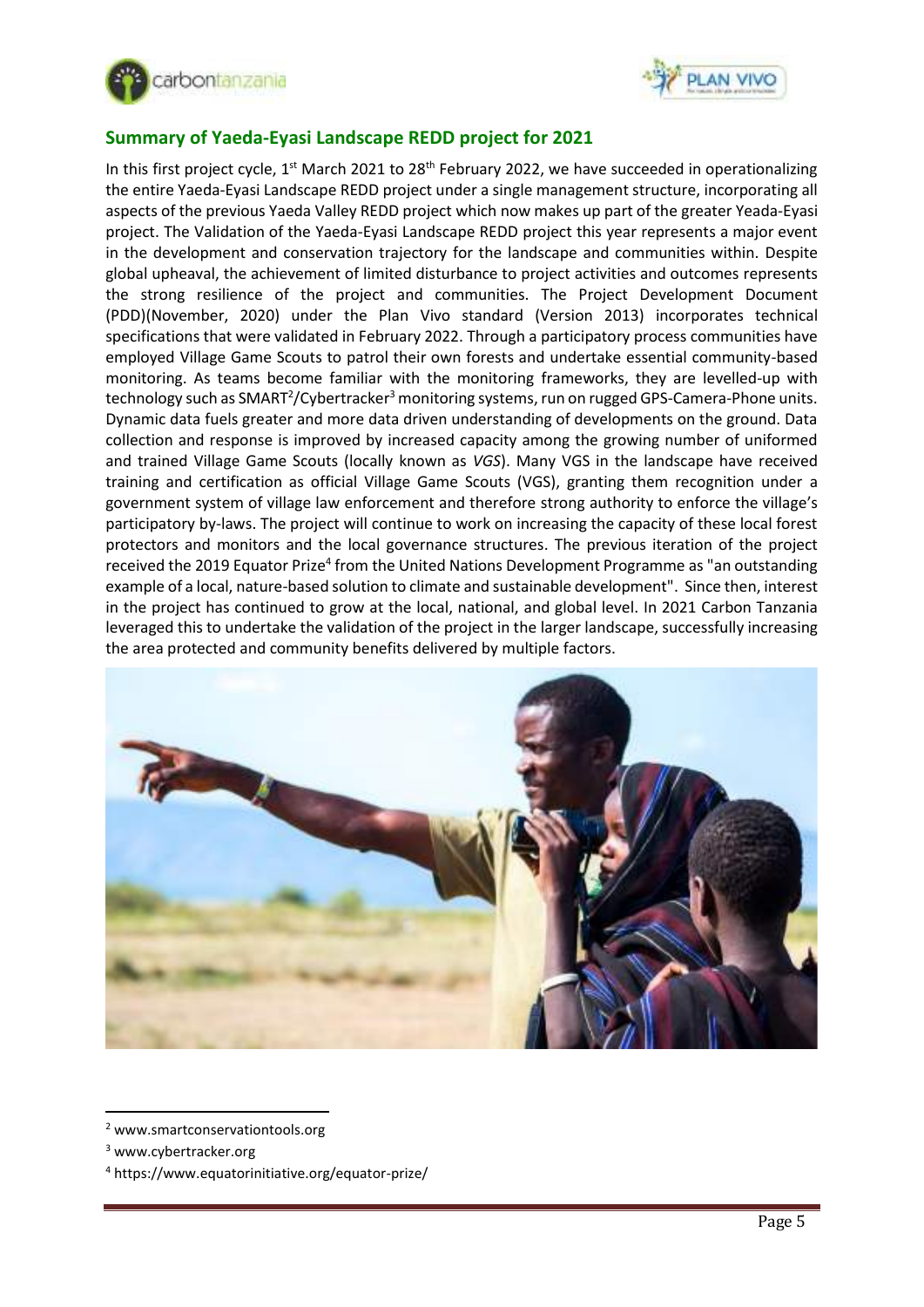

other land use issues.



The activity-based monitoring system from the 2020 PDD forms the basis for annual ex-post issuance of Plan Vivo Credits (see appendix). This activity based-monitoring system incorporates all the community monitoring data, tracks institutional arrangements, conflicts, land security as well as financial flows to communities which are critical to ensure payments for ecosystem services continue to deliver on promises. In 2021, we began building a strong dataset through expanded monitoring in Yaeda-Eyasi. We are committed to using innovative software and modules designed specifically for our communities' needs, this includes a mobile app (Cybertracker) that incorporates all our monitoring requirements, is in Swahili, and is primarily pictorial, allowing for use even among illiterate team members who are some of the best scouts. Data generated improves our specific on the ground understanding of patrol events throughout the Yaeda-Eyasi Landscape. The community guards have become highly proficient with patrols and monitoring, with new guards being coached by others who have years of expertise. Community members and leadership often request and use data and pictures generated through the

system to independently support the community's legal claims around land incursions, poaching and

| <b>Project overview</b>                                                         |                                                                                                                                                                                                                                                                               |  |  |  |  |
|---------------------------------------------------------------------------------|-------------------------------------------------------------------------------------------------------------------------------------------------------------------------------------------------------------------------------------------------------------------------------|--|--|--|--|
| <b>Reporting period</b>                                                         | 1st March 2021 - 28th February 2022                                                                                                                                                                                                                                           |  |  |  |  |
| <b>Geographical area</b>                                                        | Yaeda-Eyasi Landscape, Mbulu and Karatu Disticts.<br>34.3E/03.30S                                                                                                                                                                                                             |  |  |  |  |
| <b>Technical specifications in use</b>                                          | Reducing Emissions from Deforestation and Forest<br>Degradation in the Yaeda-Eyasi Landscape. 2020.                                                                                                                                                                           |  |  |  |  |
| Area under management (ha)<br>Areas put under management since last report (ha) | 110,526.54 ha project area                                                                                                                                                                                                                                                    |  |  |  |  |
| <b>Project indicators to date</b>                                               |                                                                                                                                                                                                                                                                               |  |  |  |  |
| Community groups with plan vivo and PES agreements<br>(total)                   | Twelve village communities, Domanga, Dumbechand,<br>Endamaghan, Endanyawish, Endesh, Eshkesh, Jobaj,<br>Mbuganyekundu, Mikocheni, Mongo wa Mono,<br>Qangdend and Yaeda Chini, following the CCROs / land<br>use plans outlined in the PDD technical specifications.           |  |  |  |  |
| <b>Total PES payments made to communities to date (USD)</b>                     | 0 USD                                                                                                                                                                                                                                                                         |  |  |  |  |
| <b>Total PES in trust</b>                                                       | $\mathbf 0$                                                                                                                                                                                                                                                                   |  |  |  |  |
| <b>Plan Vivo Certificates issued to date</b>                                    | 0                                                                                                                                                                                                                                                                             |  |  |  |  |
| <b>Allocation to buffer to date</b>                                             | $\mathbf 0$                                                                                                                                                                                                                                                                   |  |  |  |  |
| Unsold stock / vintage (as of 28th February 2022)                               | $\Omega$                                                                                                                                                                                                                                                                      |  |  |  |  |
| Project activity this reporting period                                          | <b>Avoided deforestation</b>                                                                                                                                                                                                                                                  |  |  |  |  |
| <b>Community groups with PES agreements signed</b>                              | Twelve village communities, Domanga, Dumbechand,<br>Endamaghan, Endanyawish, Endesh, Eshkesh, Jobaj,<br>Mbuganyekundu, Mikocheni, Mongo wa Mono,<br>Qangdend and Yaeda Chini, following the CCROs / land<br>use plans outlined in the technical specifications of the<br>PDD. |  |  |  |  |
| <b>Approximate number of people</b>                                             | Administrative areas which encompass the project<br>totalled are 61,029 (census) with seasonal variation.<br>Many may be outside of project villages.                                                                                                                         |  |  |  |  |
| <b>Area under management</b>                                                    | 110,526.54 ha project area                                                                                                                                                                                                                                                    |  |  |  |  |
| <b>PVCs Issued to Date</b>                                                      | $\Omega$                                                                                                                                                                                                                                                                      |  |  |  |  |
| Total Emissions Reductions achieved in this reporting period                    | 221,604 tCO2e                                                                                                                                                                                                                                                                 |  |  |  |  |
| Allocation to PV buffer account in this reporting period                        | 49,245                                                                                                                                                                                                                                                                        |  |  |  |  |
| <b>Submission for PVC Issuance (tCO2)</b>                                       | 172.359                                                                                                                                                                                                                                                                       |  |  |  |  |
| PVCs available for future issuance (REDD only)                                  | $\Omega$                                                                                                                                                                                                                                                                      |  |  |  |  |
| <b>Total PVCs issued (including this issuance)</b>                              | 172,359                                                                                                                                                                                                                                                                       |  |  |  |  |

## <span id="page-5-0"></span>**Project summary and request for issuance**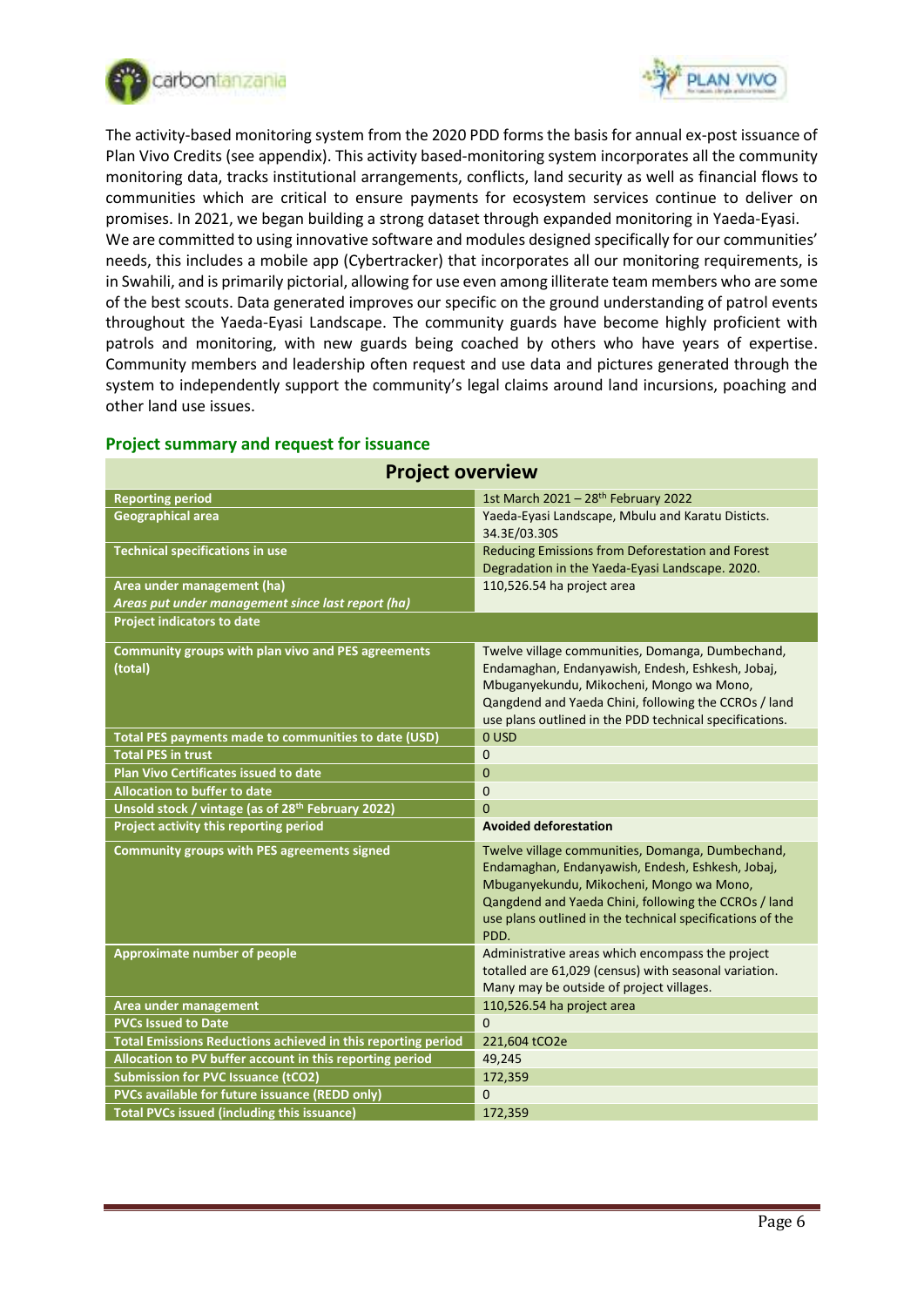



# <span id="page-6-0"></span>**Part A. Project updates**

## <span id="page-6-1"></span>**A.1. Key Events in chronological order from March 2021 to February 2022**

*March 2021*

*– Major project activities start including community-based land and biodiversity monitoring. German, a Datooga local of Eyasi, with extensive background with the communities and local land planning is brought on as Eyasi project manager and added to Yaeda management structure. Village Game Scouts are chosen in new villages, receive training, and start monthly monitoring work. Regina, a Hadza community coordinator joins the team to support her community with planning. April 2021*

*– First month of patrols and monitoring is a success in Yaeda-Eyasi. Villages report their VGS stopping illegal tree cutting and ensuring communal grazing follows community desires and traditions. May 2021* 

*– The Carbon Cup, an educational carbon themed football tournament is held in Yaeda to great applause. The communities that were part of the earlier Yaeda project receive legacy payments and focus on forest protection and development projects.*

*June 2021*

*– Yaeda project manager and community member Isack gets married in the Yaeda Valley, all project communities and local leaders join the festivities and showcase cultural traditions, the VGS also send a large contingent to celebrate as does Carbon Tanzania.*

## *July 2021*

*– Patrols continue throughout the Yaeda-Eyasi Landscape, and data and procedures are assessed to make sure the new villages are comfortable with the protocol.*

*August 2021*

*– A team from The National Government, specifically The President's Office - Regional Administration and Local Government come on a learning and research visit to the project as an example of new industry and innovation at a local level in Tanzania.*

*September 2021*

*– A team from Aster Global, a VVB, visits the project, to verify all remaining credits from the earlier project and validate the new project.*

*October 2021*

*The project is featured as a Global Best Practice at the opening of the Dubai Expo 2020 November 2021*

*– The last legacy payments from the previous project are made to the communities in Yaeda Chini, Mongo, and Domanga. Associated finance and grievance meetings are held. December 2021*

*– The Carbon Tanzania team across Yaeda and Eyasi start to gather the years data on the community, land, and biodiversity aspects of the project for compiling as part of the annual report and review. January 2022*

*– Carbon Tanzania collates the year's data and discusses with community to ensure feedback and dialogue about the project and monitoring results before submission*

*February 2022* 

*– The Yaeda-Eyasi project is Validated. In preparation of the issuance of PVCs and transfer of PES revenue to communities, project work is focused on governance, planning, transparency, and banking protocols.*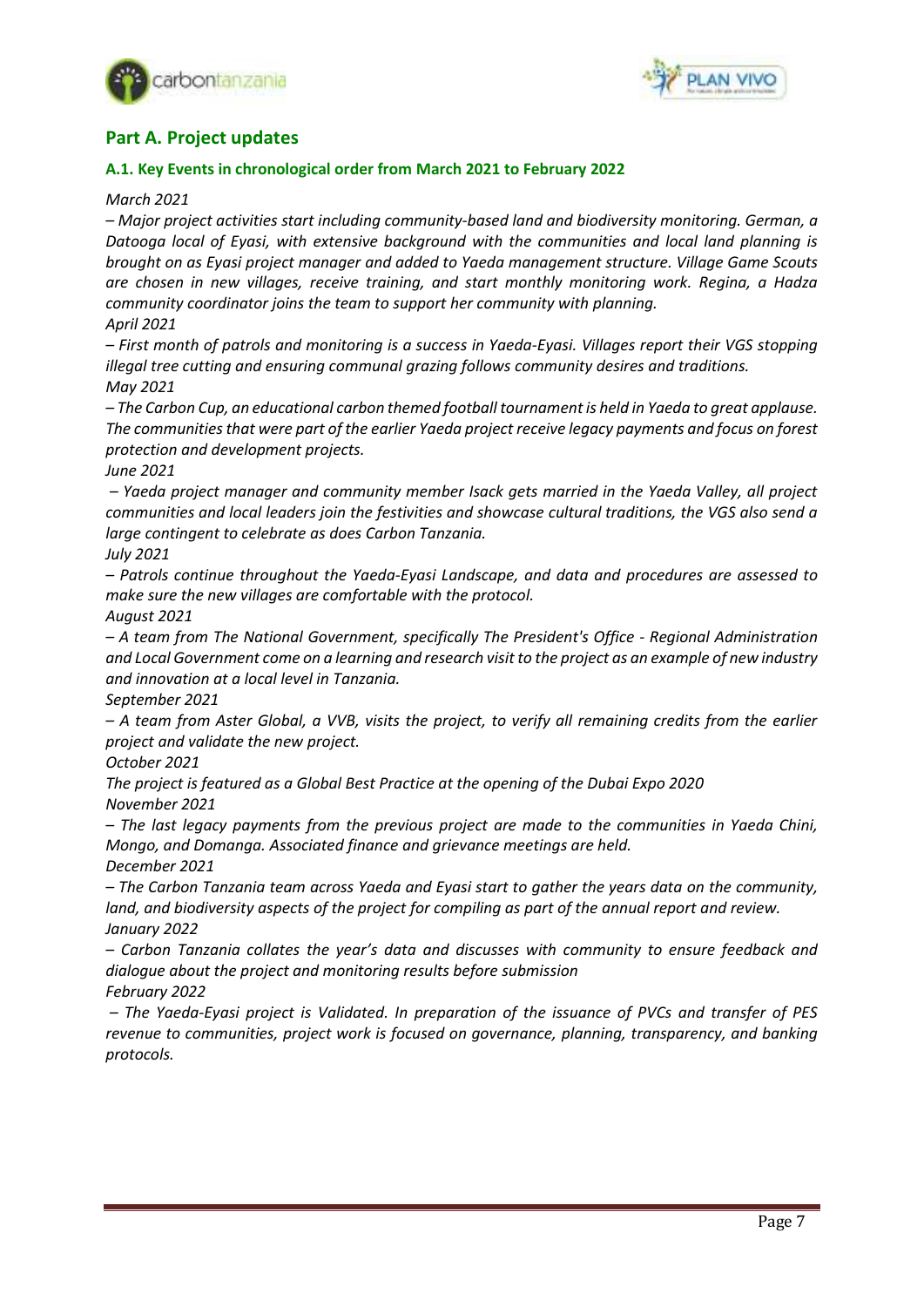





*A community VGS and the education board chairman from Domanga village accepts the 2019 Equator Prize on behalf of the community at the UN General Assembly and climate week in New York City.*

#### <span id="page-7-0"></span>**A.2. Successes and challenges**

#### **Project implementation activities**

Land use and ownership rights to the forest resources remain secure. Ensuring by-laws are followed depends on operational revenue generated by the project for communities and local governance structures. Carbon Tanzania fully understands that this essentially means being able to achieve sales levels that meet financial expectations and commitments (see sales section below). Previously, ensuring pastoralist communities follow traditional grazing patterns within the overall land use plan was a challenge, however now the inclusion of many of these communities in the project expansion has greatly reduced this challenge. Furthermore, in this case altered grazing regimes does not lead to deforestation, and is addressed by the communities through their enforcement and protection regimes. Some years heavy rains can mean that areas designated for grazing flood and some cattle grazing is displaced into protected areas. In 2021 this was the case; the results were handled through local agreements and without negative effect on the forest.

Carbon Tanzania and our partners, including the Ujamaa Community Resource Team (UCRT), are constantly communicating and working with district government to ensure transparency. The Tanzanian Government increasingly takes poaching of mega-fauna seriously but poaching in the region is also a local security and livelihood concern for communities. Due to the distances involved and resource challenges, responses to poaching can be limited but Carbon Tanzania and its partner communities continue to work with district officials to meet these challenges. Having full-time project managers based in Yaeda and Eyasi confers increased capacity to be more responsive to community needs and improves our speed and efficiency when gathering information from the communities. By 2021 many of the project VGS had undergone significant professional development at respected institutes such as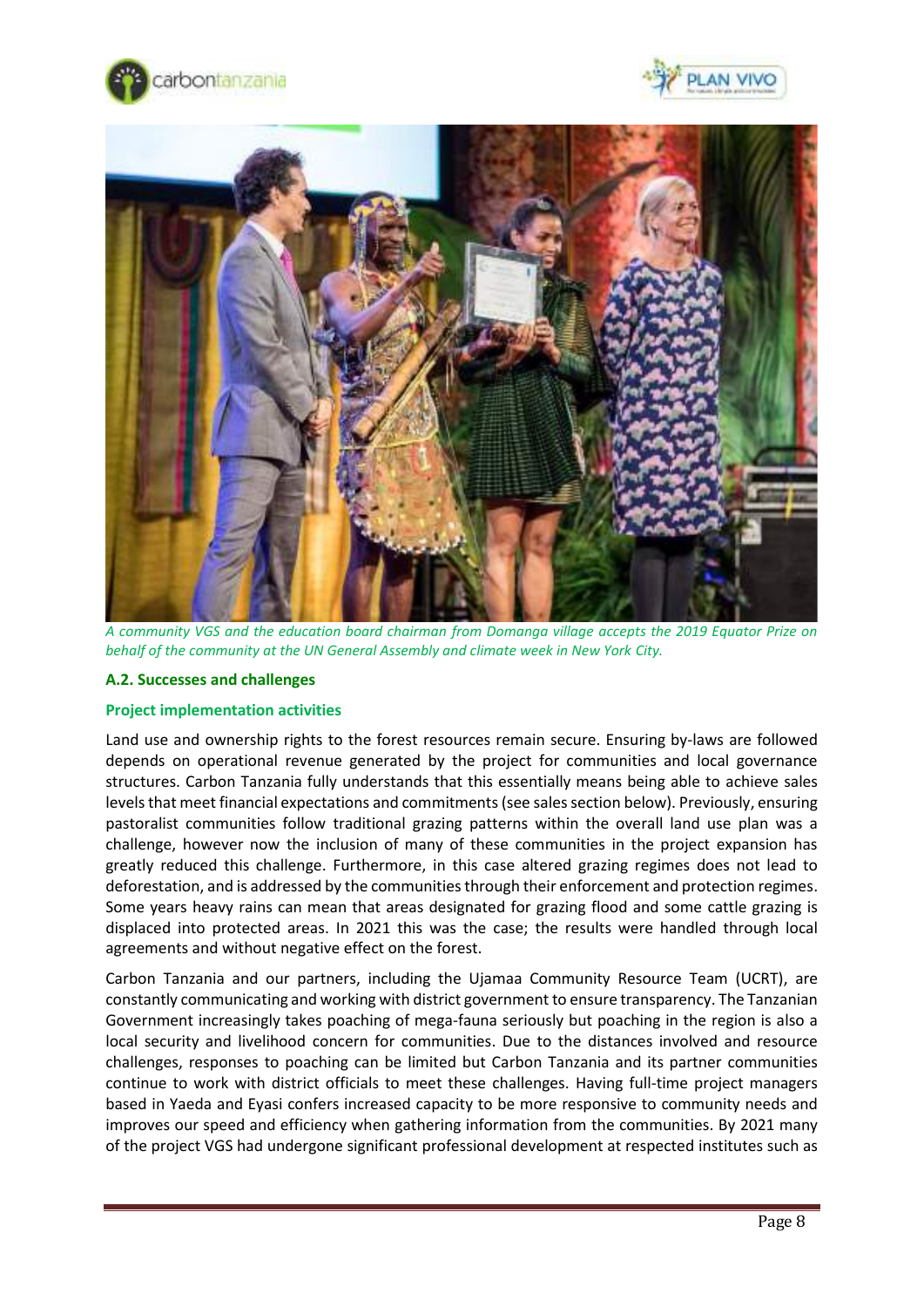



Pasiansi<sup>5</sup> for further training on conducting patrols and wildlife management. All project VGS have been trained and many have received official documentation and recognition from the district, significant in terms of both their capacity and their authority.



#### **Sales**

Bringing credits to market at a value that reflects expectations and meets the real costs of project operations is critical to the project success. Though Carbon Tanzania has not yet sold any credits from this project as none have been issued, Carbon Tanzania has an excellent record of achieving sufficient sales to meet and exceed its commitments. Furthermore, Carbon Tanzania has already entered presale agreements for most of the credits to be issued by the project.

In 2021 we continued to maintain strong relationships with local Tanzanian clients. However, COVID-19 has had a dramatic impact on tourism in Tanzania and reduced the need for companies to offset their operational emissions. We plan to continue to sell PVCs in the form of gift certificates to individuals and small companies.

Like the previous project, PVCs from the Yaeda-Eyasi project are already in high demand with most of the interest being from resellers in Europe and America. Delivery of PVCs for long-term VERPAs with myclimate will form the bulk of these sales, as well as occasional orders for credits from other resellers.

#### <span id="page-8-0"></span>**A.3. Project Developments**

#### **REDD in Yaeda-Eyasi**

Since 2020, Yaeda-Eyasi have been under the same management structure, characterised as one greater Yaeda-Eyasi REDD project area. Carbon Tanzania has continued to build its capacity to better manage the project. This includes the continued employment of the Yaeda Valley manager, who lives in Yaeda Chini and manages a Carbon Tanzania office there as well. The project now also employs a local project manager in Eyasi as well as a Hadza governance coordinator from the community. The project managers' role includes district level engagement, mentoring and working with VGS, conducting

<sup>5</sup> http://www.pasiansiwildlife.ac.tz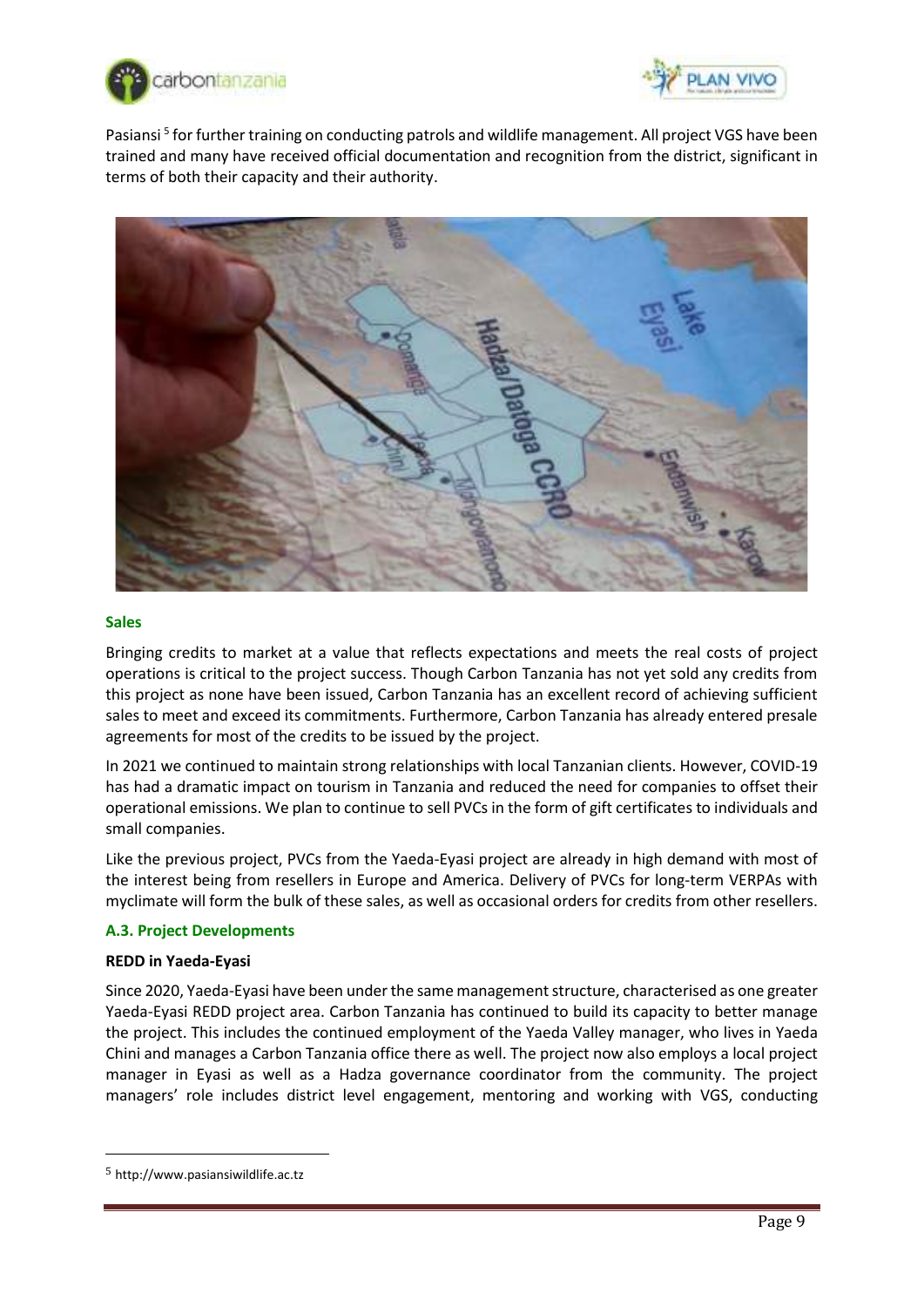



surveys, collecting, and collating data, as well as organizing and leading trainings and meetings. The managers also provide the link between the project and the village governance structures.

In 2021 the project managers worked to increase management capacity and operational independence as well as furthering integration into their community leadership structures. This includes through the management trainings and workshops they attended at Carbon Tanzania headquarters this year. The project is increasingly run and managed by the Yaeda and Eyasi based offices with less and less reliance on the Arusha headquarters. Many project activities in 2021 were completely conceived and implemented by the local Yaeda-Eyasi project team and the project communities themselves.

The pandemic often limited field visits between offices and field sites and operational independence and authority by our local teams proved invaluable. We commit to continue to ensure this aspect of project can grow and flourish. The constantly improving and expanding mobile and data network in Tanzania and specifically Yaeda-Eyasi has allowed for easier communication between the managers and the core staff based in Arusha.

#### <span id="page-9-0"></span>**A.4. Future developments**

Our future project developments are the activities and areas on which we will be focusing, as well as the future outcomes we expect to see. VGS capacity will continue to increase through trainings and experience, while many more youth in the landscape will be employed as communities add to their teams. The governance capacity at the local and district level will also benefit from increased project exposure and engagement sessions. The project will continue in its commitment to using participatory principles in all decision making. The sale of the first issuance of PVCs will have large impacts on project scope. Critical development projects and services will begin in the community, and we are currently building the capacity to track this as it happens. Carbon Tanzania will also be hiring finance managers in the landscape to help the communities with their planning, spending, and tracking. The availability of significant payment for ecosystem services in the landscape is sure to increase local vigour for conservation and natural resource management and solidify community investment in the project. The project is also committed to continuing and increasing the use of technology to support the project and the communities and undoubtably new modalities and methods will be unveiled in the project's future. The project will also certainly manifest in increased access to healthcare for the communities, this may come in the form of medical insurance and funds, mobile health clinics, and increased permeant health infrastructure.

#### **Operational management and planning**

Carbon Tanzania has continued operational management and training exercises to clearly identify gaps and needs within the organisation. Carbon Tanzania has identified the need to engage with the Paris Agreement policy where it relates to REDD and is continuing to engage with the Tanzanian government through the National Carbon Monitoring Centre (NCMC) and other government agencies. Engagement includes meetings with the Honourable Minister of the Environment of Tanzania. Carbon Tanzania continues to conduct regular strategy planning, human resource exercises, and meetings. Carbon Tanzania has an established track record of developing, operationalising, and managing large landscape REDD projects in the Yaeda-Eyasi area and across Tanzania. Carbon Tanzania employs empowered operational and management structures and strong planning processes to achieve this. The use of innovative and project specific monitoring system and local management structures across all projects allows the operations team to oversee daily project activities and maintain quality assurance and control. The Arusha headquarters team is always available and equipped to react promptly to any needs arising from the project or the various project stakeholders.

#### **Sales and Marketing**

Carbon Tanzania's past inability to fulfil increasing demand for PVCs is one of the main factors for the creation of the expanded Yaeda-Eyasi project. As previously mentioned, most of the PVCs to be issued are already committed to sales. For this reason, we are not dedicating any increased or extra efforts to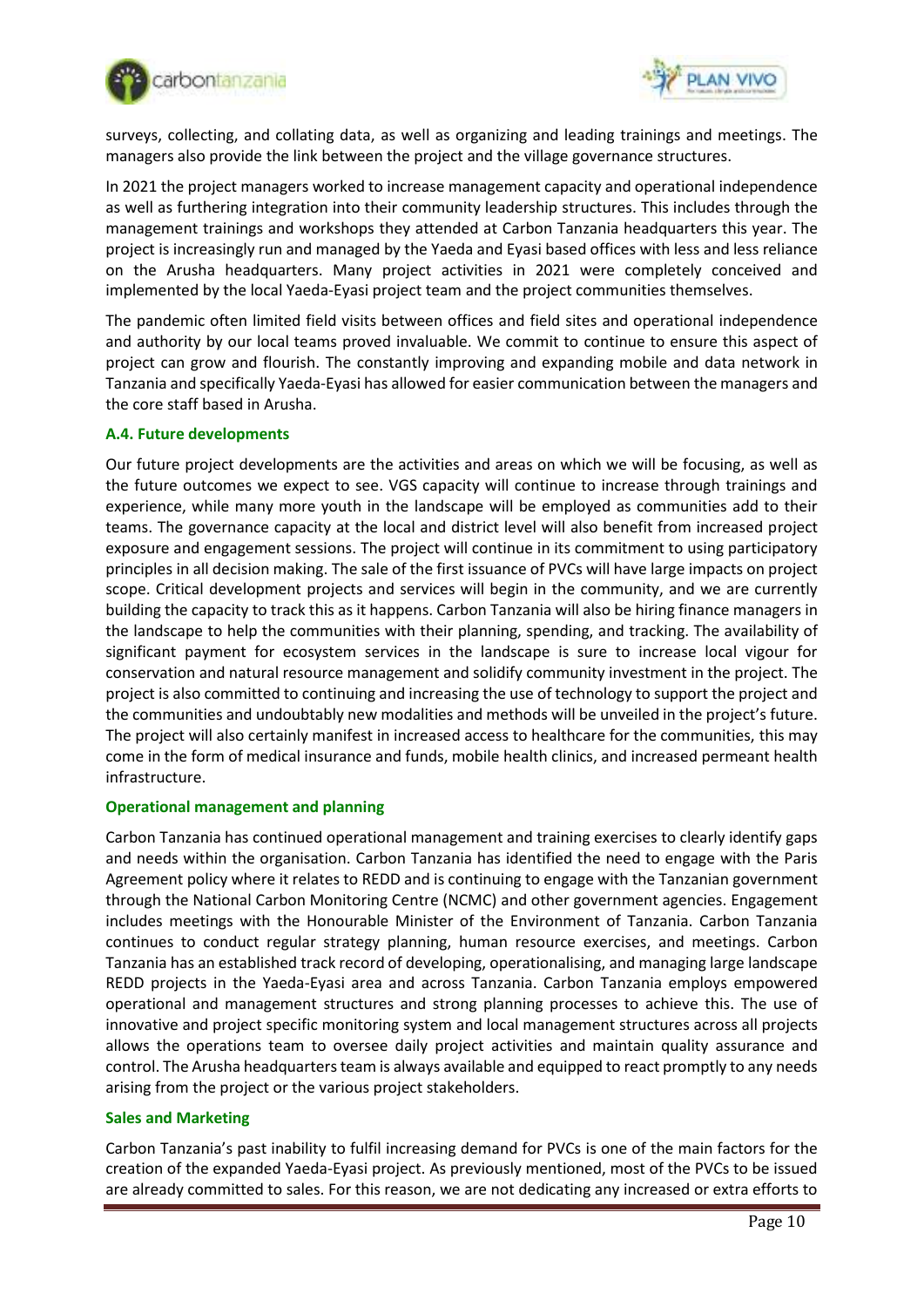



marketing the project, beyond maintaining the current exposure that the project has through our digital presence (web and social media), our newsletters, and occasional communications with clients and interested stakeholders. The arrangement with the European reseller means that active marketing of the project is less important to the medium-term financial needs of the project. We will concentrate on working with the reseller to continue to generate marketing and communications content that satisfies the end-buyers and ensures that the key elements and impacts of the Plan Vivo certified project are showcased to the market in general. This medium-term financial security for the project means that sales and marketing efforts can be focussed primarily on why the project design and certification system is an effective framework for delivering long-term rural development hand-in-hand with protecting biodiversity and creating measurable climate mitigation impacts, rather than simply attempting to attract ever more buyers for the PVCs themselves.

## <span id="page-10-0"></span>**Part B. Project activities, total project size and participation**

This project works with hunter-gatherer Hadza (or Hadzabe) and Barabaig (a tribe of the Datooga/Taatoga) pastoralist communities in Domanga, Dumbechand, Endamaghan, Endanyawish, Endesh, Eshkesh, Jobaj, Mbuganyekundu, Mikocheni, Mongo wa Mono, Qangdend and Yaeda Chini villages. By working in conjunction with traditional leaders, the elected village governments and a team of community members, Carbon Tanzania has established a system of results-based payments for ecosystem services through the sale of *ex-post* Plan Vivo Certificates (PVCs*)*. This REDD project strengthens land tenure, management capacity and local natural resource management, enhances and diversifies local incomes, and contributes to local, national and global environmental conservation aims.

#### <span id="page-10-1"></span>**Table 3. Project Activity Summary**

| Name of Technical specification | Area (ha)     | No households | No communities |
|---------------------------------|---------------|---------------|----------------|
| REDD in Yaeda-Eyasi 2020        | 110.526.54 ha | n/a           |                |

Successful avoided deforestation is being achieved through a series of interventions including reinforcing the implementation of the approved village land use plan (see Land use plan map B1) and associated village by-laws, improving forest conservation and management activities, and addressing the primary driver of deforestation, slash and burn agriculture.

The community members are achieving these aims by patrolling and reporting any land use change and / or poaching activities, which are occurring illegally within the designated project area. This data, with support from external government agencies, is being used to tackle illegal land intrusion and resulting land conversion at both a local and district level.

Famers are supported through designated areas within the villages that have been identified based on best fit for agriculture; analysis of aspect and soil type allow for improved agricultural conversion but are external to the project activities and area (B1) and any counted carbon.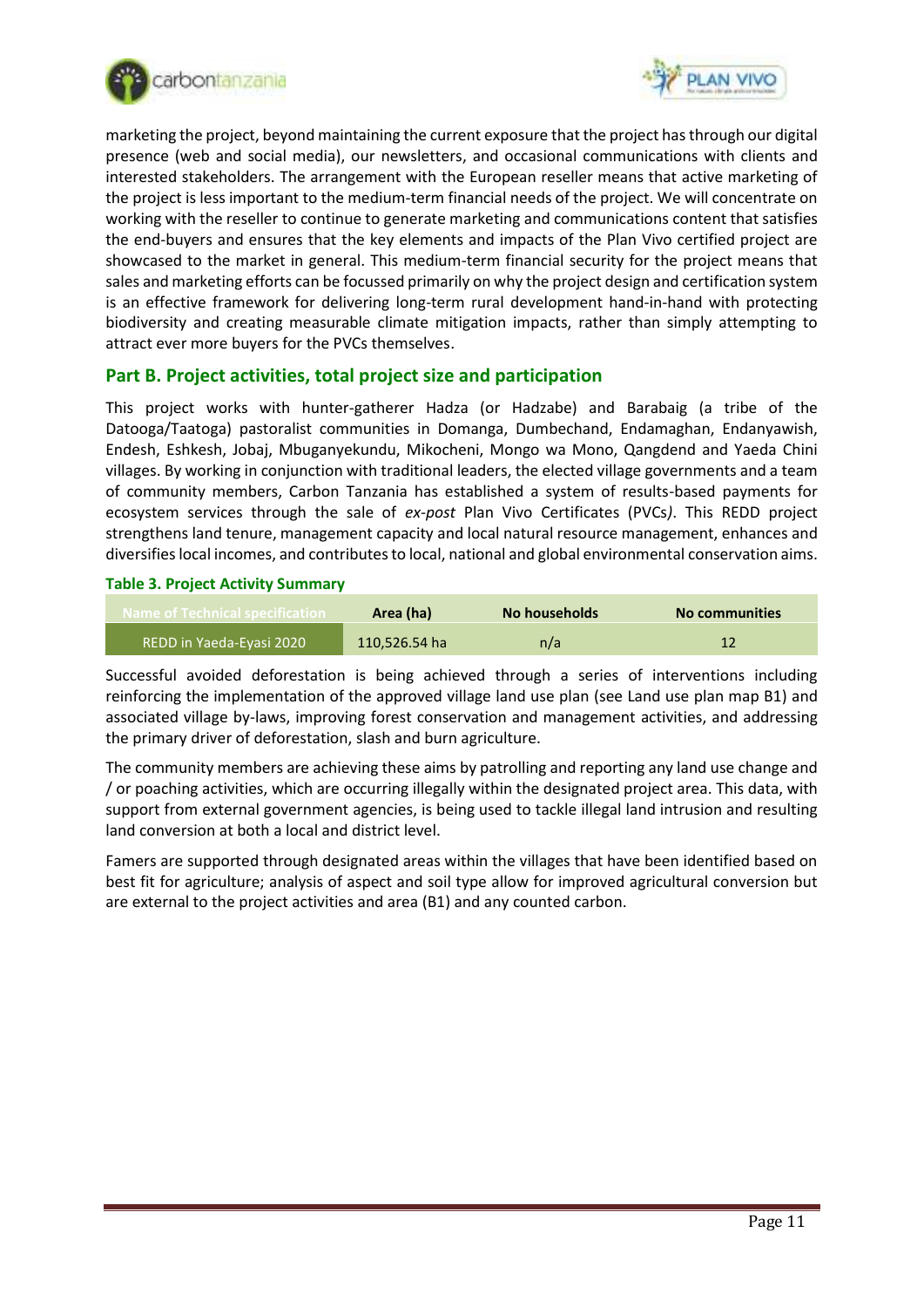



## <span id="page-11-0"></span>**B.1. Land use plan for Yaeda-Eyasi Landscape**



## <span id="page-11-1"></span>**Part C. Plan Vivo Certificate Issuance Submission**

**C.1.** Carbon Tanzania is applying for issuance of 172,359 PVCs based on contractual agreements with Domanga, Dumbechand, Endamaghan, Endanyawish, Endesh, Eshkesh, Jobaj, Mbuganyekundu, Mikocheni, Mongo wa Mono, Qangdend and Yaeda Chini villages who have successfully carried out their obligations stated in the contractual agreements. This is reflected in the activity-based monitoring results and collated in Part E of this annual report.

## <span id="page-11-2"></span>**Table 4. Statement of tCO2e reductions available for issuance as PVCs, based on activity for reporting period March 2021 – February 2022.**

| Area ID     | <b>Total area</b> | tCO <sub>2e</sub> | Total tCO2e | Non-                 | No of       | No of PVCs | tCO <sub>2</sub> e |
|-------------|-------------------|-------------------|-------------|----------------------|-------------|------------|--------------------|
|             | (ha)              | available         | achieved    | permanence           | <b>PVCs</b> | requested  | available          |
|             |                   | from              | this period | <b>Risk % buffer</b> | allocated   | from       | for future         |
|             |                   | previous          |             |                      | to buffer   | saleable   | issuances          |
|             |                   | periods           |             |                      | account     | carbon     |                    |
| Yaeda-Eyasi | 110.526.54        | $\bf{0}$          | 221.604     | 20%                  | 49.245      | 172.359    | $\bf{0}$           |

#### <span id="page-11-3"></span>**Table 5. Allocation of issuance request**

| Buyer name / unsold stock | No of PVCs | <b>Registry ID if destined for</b> | Tech spec associated with  |
|---------------------------|------------|------------------------------------|----------------------------|
|                           | transacted | unsold stock                       | issuance                   |
| <b>Carbon Tanzania</b>    | 172.359    | 103000000002262                    | <b>REDD in Yaeda-Eyasi</b> |
| <b>TOTAL</b>              | 172.359    |                                    |                            |

#### <span id="page-11-4"></span>**C.2. Data to support issuance request**

Data supporting issuance request is listed Part E. Monitoring Results.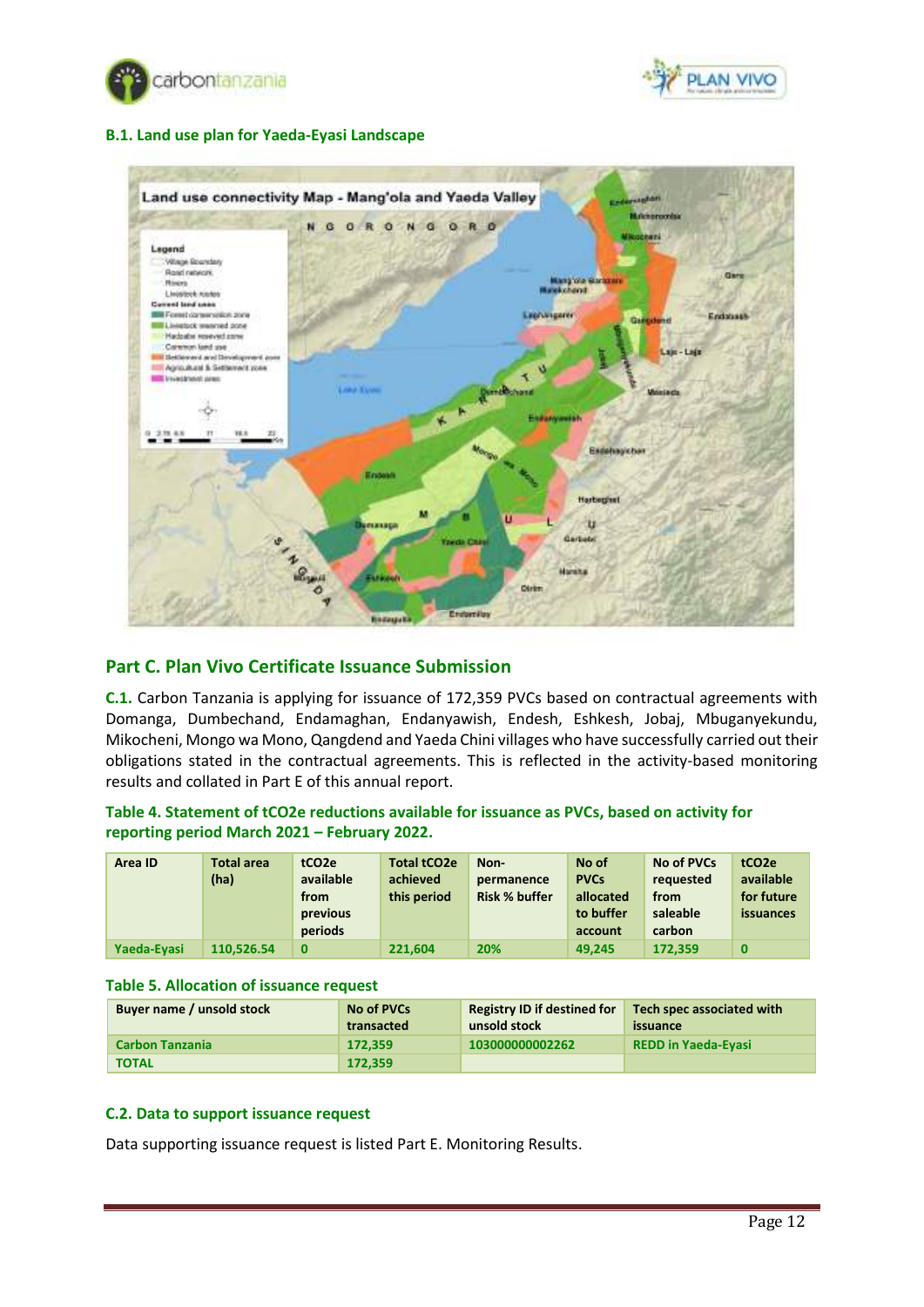



# <span id="page-12-0"></span>**Part D. Sales of Plan Vivo Certificates**

## <span id="page-12-1"></span>**D.1. Sales of Plan Vivo Certificates**

Though there were no sales this period as project PVCs were yet to be issued, demand for project PVCs was very high, and most PVCs to be issued are already committed to sales agreements. Sales are primarily to international resellers with the remaining sales made to a combination of Tanzanian tour operators and individuals and organisations both directly and through Carbon Tanzania's website portal – see Table 7 below.

<span id="page-12-2"></span>**Table 6a. Consolidated figures for Carbon Tanzania sales and corresponding Markit Registry retirements and transfers, project start to February 2022**

| <b>Reporting</b><br>period | <b>Total tonnes sold in</b><br>reporting period<br>(various vintages) | <b>Vintage on</b><br>registry | <b>Tonnes</b><br>issued  | Total retirements /<br>transfers from<br>vintage | <b>Unsold</b><br>stock<br>(balance) |
|----------------------------|-----------------------------------------------------------------------|-------------------------------|--------------------------|--------------------------------------------------|-------------------------------------|
| 2021-22                    | $\overline{\phantom{0}}$                                              |                               | $\overline{\phantom{a}}$ |                                                  |                                     |
| <b>Totals</b>              | $\blacksquare$                                                        |                               |                          | $\overline{\phantom{0}}$                         |                                     |

**Currently Carbon Tanzania has two sales channels for its offsets**: *direct sales and indirect sales (resellers)*.

**Direct Clients:** Carbon Tanzania has developed a unique customer base in the Tanzanian tour operator sector that initially relied on the personal relationships of its founders with the target customers and has subsequently evolved to include tourist outfitters and lodge and hotel owners seeking to enhance their eco-travel credentials. The local credibility of Carbon Tanzania combined with the relevance of the project activities to customer priorities means that new customers are being added in this segment regularly. However, the drastic reduction in travel in 2021 due to the Coronavirus pandemic has directly impacted the offsetting demands in the Tanzanian domestic market, reflected in our reduced sales to this sector in 2021.

**International Resellers:** In 2021 various global resellers continued to sell offsets on behalf of Carbon Tanzania, and our reseller business now forms the bulk of our volumes purchased.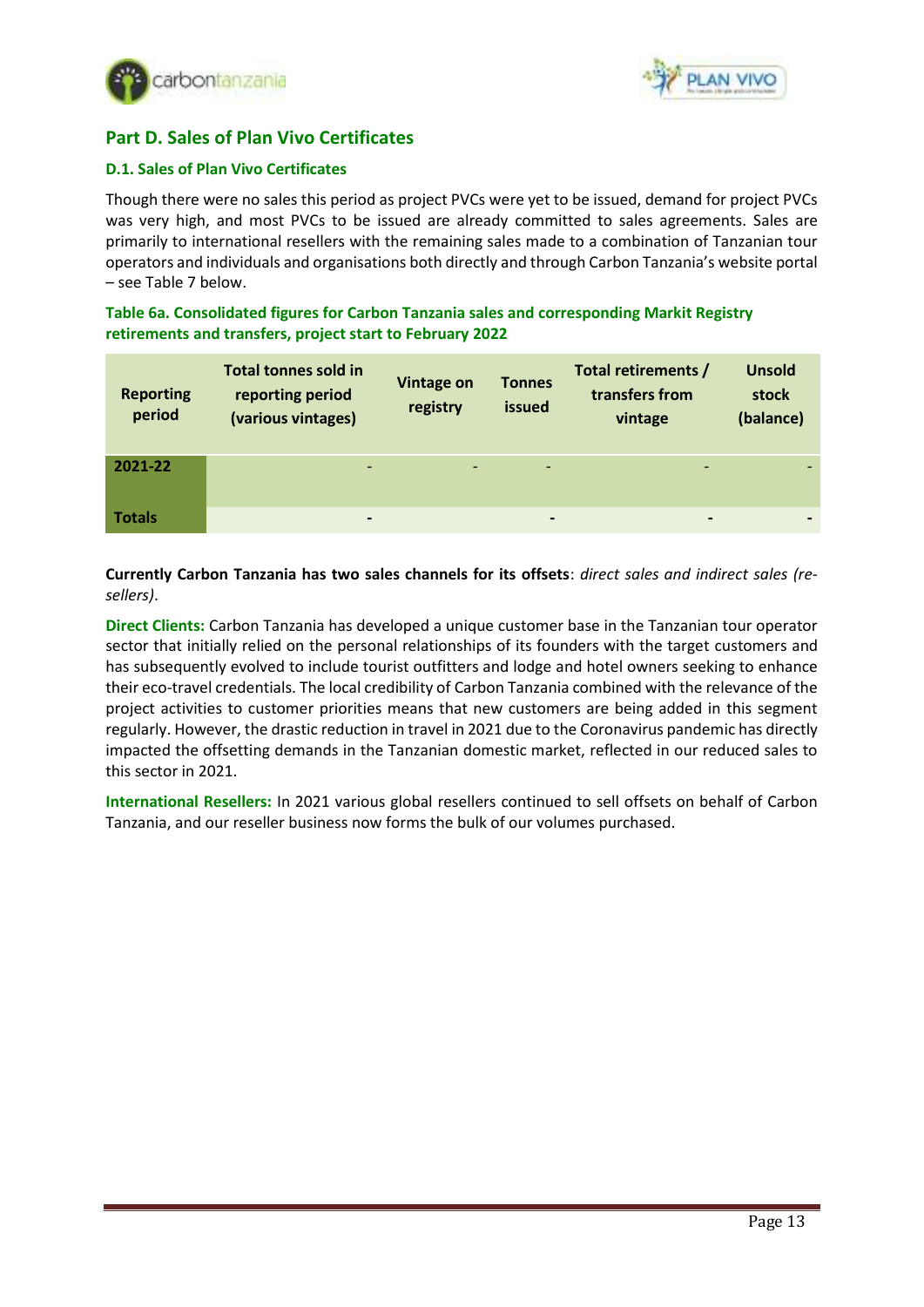





*Domanga based VGS or traditional scouts on patrol.*

| <b>Customer Name</b>                | <b>Tonnes</b>            | <b>Vintage</b> | <b>Price</b> | <b>Revenue</b> |
|-------------------------------------|--------------------------|----------------|--------------|----------------|
|                                     |                          |                |              |                |
| <b>Direct sales (Tanzania)</b>      |                          |                |              |                |
|                                     | $\overline{\phantom{0}}$ |                |              |                |
| <b>Direct sales (International)</b> |                          |                |              |                |
|                                     | $\overline{\phantom{0}}$ |                |              |                |
| <b>Indirect Sales (resellers)</b>   |                          |                |              |                |
|                                     | -                        |                |              |                |
|                                     |                          |                |              |                |
| <b>Totals</b>                       | -                        |                |              |                |

<span id="page-13-0"></span>

NB. Carbon Tanzania plans to pay communities aggregated payments around May and November as shown in the project timetable Part H. This is done to balance financial needs, such as school fees that are paid at a specific time of year and with availability of natural food (May being end of wet season and November end of dry season).

# <span id="page-13-1"></span>**Part E. Monitoring Results**

#### <span id="page-13-2"></span>**E.1. Ecosystem services monitoring - Activity based monitoring**

Monthly community-based monitoring of the project area forms part of the activity-based monitoring schedule. The community monitoring reports on three potential threats; 1) Illegal land incursion resulting in habitat loss, thus loss of above ground biomass (this is within the project area and leakage area); 2) overgrazing or illegal cattle incursion and associated construction of cattle corrals (known locally as a 'boma'); 3) poaching or illegal bush meat hunting, this being a socio-economic issue for the Hadzabe. Paper forms and the matching SMART/Cybertracker mobile app system are used to gather monthly data. As VGS teams build increased capacity they are migrated to the digital system. Community-based monitoring is compiled monthly by the project staff and sent to the project coordinator in Arusha to be added to the activity monitoring database. Many VGS are experienced and are already using the system with high efficiency, providing a myriad of useful data and metadata. Incidents recorded with GPS locations and photos through this simple and secure procedure are exceedingly valuable for project follow-up as well as internal community and legal uses.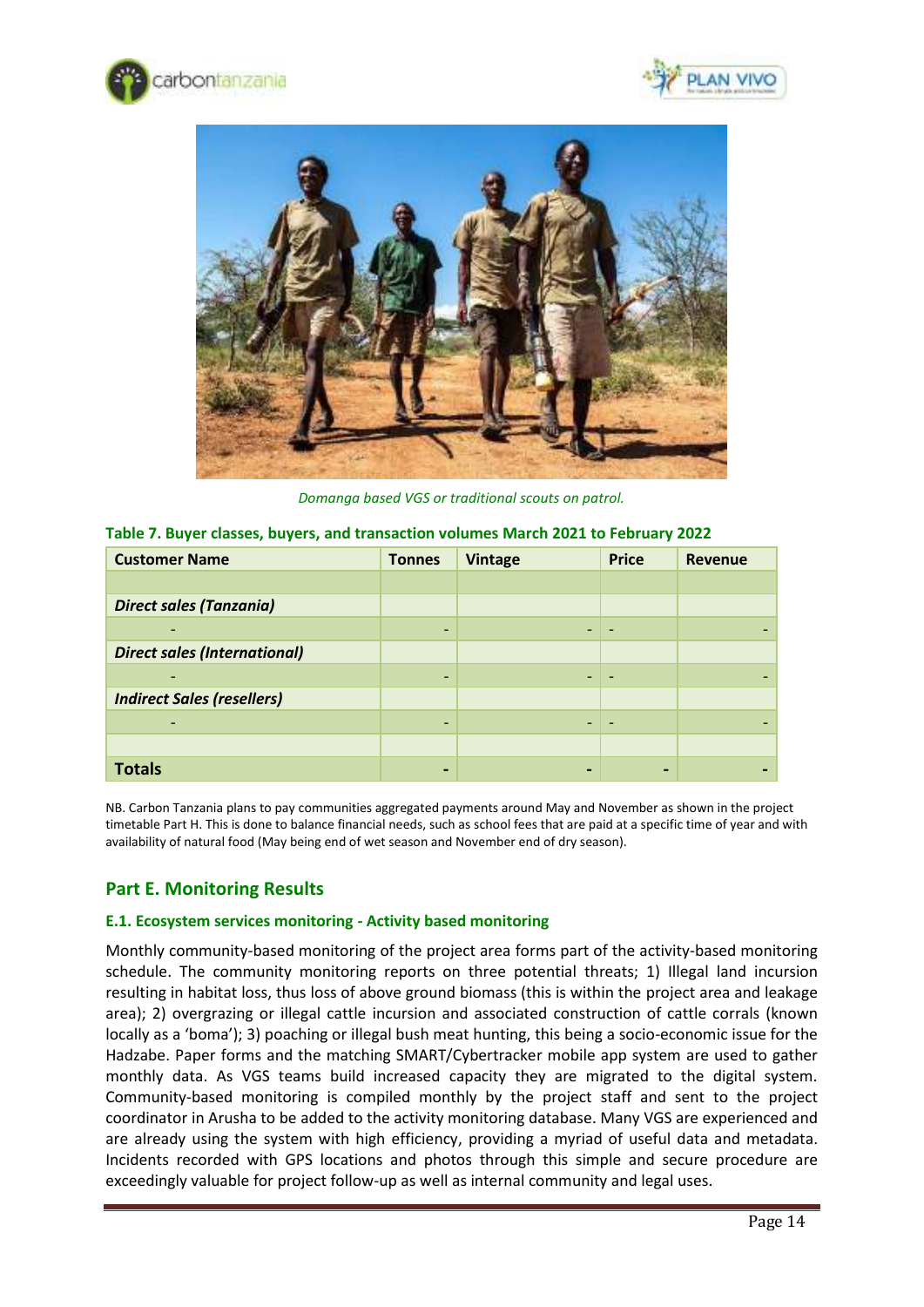



The community-based monitoring aims to record events systematically to allow for presentation and discussion with the communities, village, project partners and district government. Importantly, the monthly community-based monitoring also tracks how these issues were dealt with by local authorities so that UCRT, Carbon Tanzania and local authorities can follow up in village and district meetings on how potential issues can be resolved. District and other authorities can be engaged to deal with land incursion and conflict, and are available when needed to support VGS in their routine natural resource protection activities. This relationship is managed by the communities.

The monitoring plan uses activity-based monitoring indicators to trigger annual issuance of PVCs and deforestation analysis to verify the project on a 5-year basis. Activity-based monitoring is used to demonstrate whether the project is on course to achieve expected climate benefits and non-carbon benefits. Each indicator has annual performance thresholds throughout the monitoring period (see table below). These indicators include a range of potential changes in the legal status and institutional capacity of the participating villages and organisations, as well as land use changes that may result in failure of the project to achieve its stated carbon and non-carbon benefits.

Annual issuance is triggered by a continuous process of qualifying the incidence or reporting of changes in community user rights over forest-based resources, community land rights and village land use plans, the consistency of management institutions, effort spent on conflict resolution and the monitoring reports by the VGS of land use change, and finally the payments to VGS and communities from carbon revenue. Indicators that relate to policy, law, management capacity and financial payments are monitored by both UCRT and CT as part of normal operating procedures to ensure contractual obligations to participating villages and communities

## **E.2. Activity-based monitoring results - refer to the activity-based monitoring schedule in the appendix.**

- **Green:** Indicates that the project is on track to achieve the expected climate benefits and issuance continues as per the performance targets and contractual agreements with the communities.
- **Orange:** Indicates some project activities are not on track to deliver the expected climate benefits. If one or more of these indicators are orange, then corrective actions are needed and are to be reported in the annual report to Plan Vivo. Issuance may be withheld from Carbon Tanzania and revenue may be withheld from communities depending on the indicator or the performance.
- **Red:** Indicates that project activities are not on track to deliver the expected climate benefits. If the project has one or more red indicators, corrective actions are required, and issuance is withheld from Carbon Tanzania and payments are withheld from communities until evidence is shown of corrective action being taken.

| Indicator                                             | <b>Thresholds</b> |        |     | Means of verification / comment on                                                                                                                                                                                                                                         |  |
|-------------------------------------------------------|-------------------|--------|-----|----------------------------------------------------------------------------------------------------------------------------------------------------------------------------------------------------------------------------------------------------------------------------|--|
|                                                       | Green             | Orange | Red | threshold                                                                                                                                                                                                                                                                  |  |
| Community user rights over forest-<br>based resources |                   |        |     | Land use plans are in place, no changes made<br>to law or policy on user rights                                                                                                                                                                                            |  |
| Community tenure, ownership and<br>rights over land   |                   |        |     | CCROs are in place, no changes made to law<br>or policy on ownership                                                                                                                                                                                                       |  |
| <b>Management Institutions</b>                        |                   |        |     | All bi-annual finance and grievance meetings<br>are attended by all management institutions.<br>Both Ujamaa Community Resource Team and<br>Carbon Tanzania are engaged and working<br>within Yaeda-Eyasi. All village meetings are<br>recorded and filed in the CT office. |  |
| Effort spent on conflict resolution by<br><b>UCRT</b> |                   |        |     | Only 5 days were spent in Yaeda-Eyasi by<br>UCRT in 2021 related to pastoralist conflict<br>and cattle enclosures in the project area.<br>Target: $\leq$ =14 days                                                                                                          |  |

#### <span id="page-14-0"></span>**Table 8. Activity-based monitoring results.**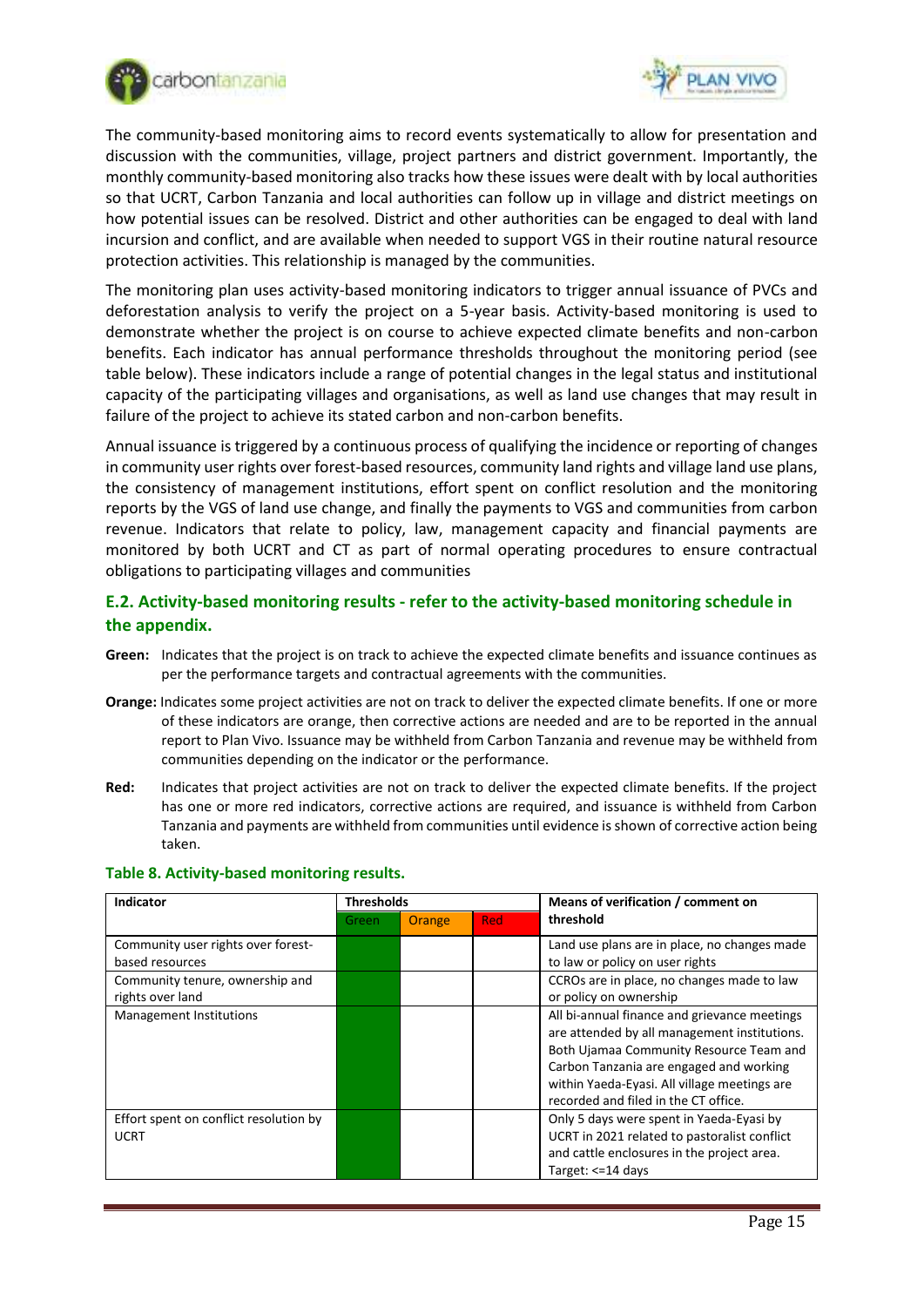



| Coverage by community guards                                          |  | Monthly reports indicate approx. 80% of<br>project area was covered in 2021 in<br>Domanga, Dumbechand, Endamaghan,<br>Endanyawish, Endesh, Eshkesh, Jobaj,<br>Mbuganyekundu, Mikocheni, Mongo wa<br>Mono, Qangdend and Yaeda Chini <sup>6</sup>                                                                                                                                                                                                                      |
|-----------------------------------------------------------------------|--|----------------------------------------------------------------------------------------------------------------------------------------------------------------------------------------------------------------------------------------------------------------------------------------------------------------------------------------------------------------------------------------------------------------------------------------------------------------------|
| Land use change                                                       |  | There has been a reduction in cattle<br>enclosures built inside the project area and<br>leakage area thus reducing land clearance.<br>Furthermore, there has been no land use<br>change related to agricultural clearing in<br>either the project or leakage areas. All<br>infringements of by-laws have been reported<br>and acted upon. Prior project verifications<br>showed the model's ability to ensure land use<br>change decreases compared to the baseline. |
| Payments to the community guards,<br>communities and local government |  | All payment schedules, specifically payments<br>to guards have been met. Major payments to<br>communities will start upon issuance.                                                                                                                                                                                                                                                                                                                                  |

As this period all indicators are green the project is on track to achieve the expected climate benefits including deforestation reduction by >80% of baseline conditions (risk and permanence buffer already removed). As such all payments continue as scheduled and issuance is achieved as per the project performance targets and contractual agreements with the communities.

## **Graduate village game scouts from Pasiansi training school, Mwanza, Northern Tanzania**



<sup>6</sup> SMART allows us to better understand and track patrolling and as such we are expanding the program.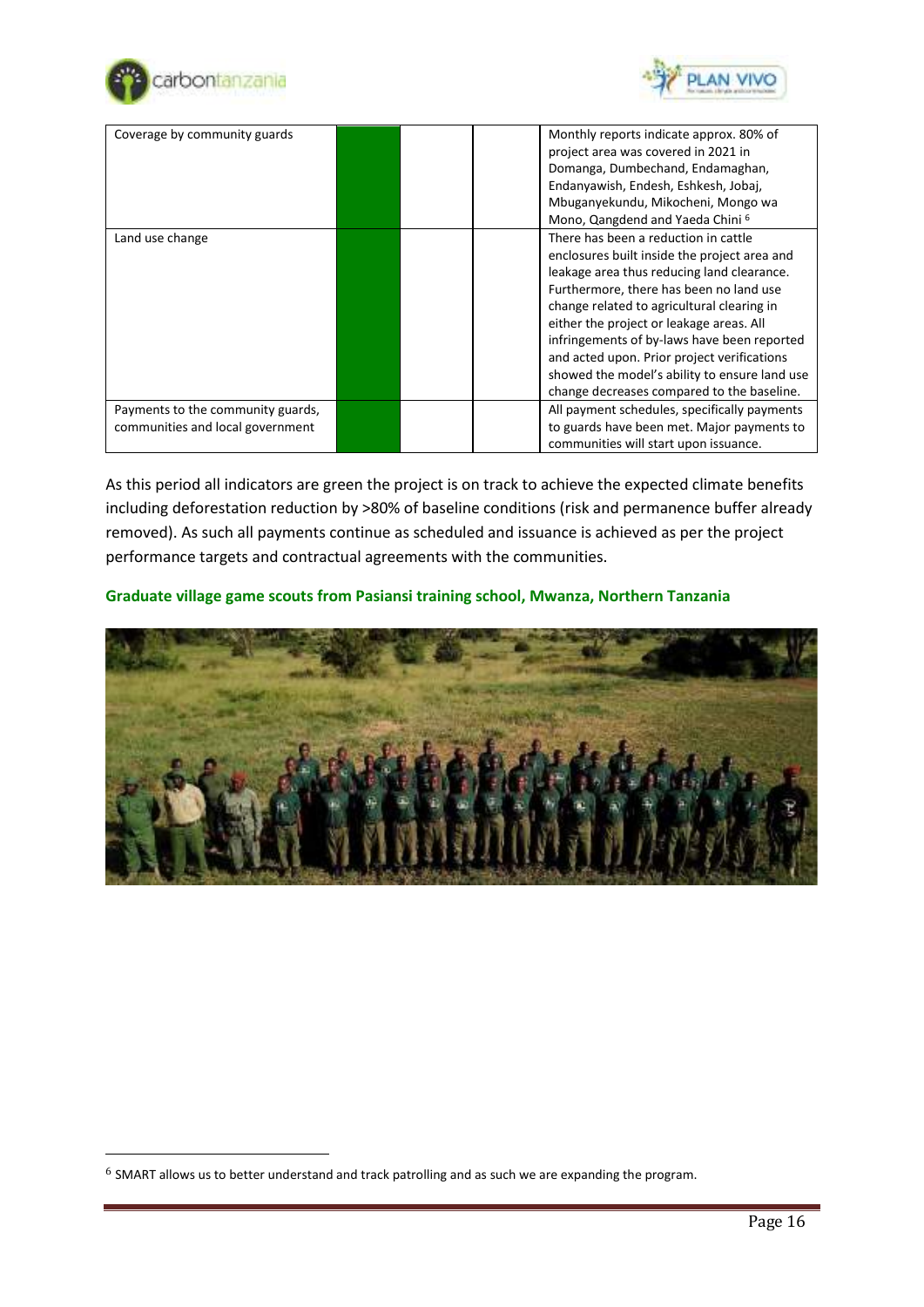





#### **E.3. Land use monitoring**

#### <span id="page-16-0"></span>**Table 9. Results of land use monitoring**

| <b>Threat</b>                              | Occurrence                                                                                                                                                                                                                                                                       | Reporting and action by community                                                                                                                                                                                                                                                       | Reporting and action by<br>village / district                                                                                                                                             |
|--------------------------------------------|----------------------------------------------------------------------------------------------------------------------------------------------------------------------------------------------------------------------------------------------------------------------------------|-----------------------------------------------------------------------------------------------------------------------------------------------------------------------------------------------------------------------------------------------------------------------------------------|-------------------------------------------------------------------------------------------------------------------------------------------------------------------------------------------|
| <b>Unplanned</b><br>agriculture            | There were minor incidents of<br>unplanned agriculture reported within<br>the project area.                                                                                                                                                                                      | Incidents reported to village government.                                                                                                                                                                                                                                               | Agriculture was halted. Areas<br>to be reassessed in future<br>patrols.                                                                                                                   |
| <b>Illegal</b><br>hunting<br>(poaching)    | There were illegal hunting incidents<br>recorded in the project area. The<br>incidents did not involve Elephant<br>poaching; and were reserved to illegal<br>meat poaching. No incidents involved a<br>vehicle, and one involved a firearm.                                      | Incidents reported to village and district<br>government.                                                                                                                                                                                                                               | Incidents reported to district<br>and local police. Arrest made<br>in case of firearm.                                                                                                    |
| Non-<br>agricultural<br>land<br>conversion | Unplanned boma construction by<br>Taatoga pastoralists is reduced and is<br>rarely recorded both on the edge and<br>inside the project area. In some areas<br>temporary boma construction is<br>allowed seasonally.                                                              | VGS and villages ask the Taatoga not to<br>clear land within the project and report to<br>the village chairman and Taatoga leaders.<br>VGS may record boma construction, but<br>these are often gone by the onset of the<br>rains in December.                                          | <b>Reported to Village</b><br>Chairpersons who reiterate<br>governance and legal<br>frameworks around refraining<br>from habitat clearance in the<br>project area.                        |
| <b>Illegal cattle</b><br>incursion         | Illegal cattle incursions during the end<br>of the dry season continue across the<br>landscape though are reduced from the<br>baseline. Whilst this has no impact on<br>above ground biomass, cattle herds<br>displace wildlife so is a socio-economic<br>issue for the Hadzabe. | The community and UCRT continue to<br>communicate the land use plan. The land<br>use plan is also physically demarcated<br>with beacons throughout the valley. This<br>is important as often the illegal cattle<br>belong to outsiders who are not aware of<br>local land use planning. | <b>UCRT and Carbon Tanzania</b><br>continue to engage people<br>about land use planning.<br>Physical boundaries of the<br>land use plan still in place and<br>assessed to be functioning. |

#### **Water Availability**

Due to heavy rainfall in recent years surface water was reported to be available all year in both the Yaeda and Eyasi Basins.

#### <span id="page-16-1"></span>**E.4. Biodiversity monitoring**

The Hadza are one of Tanzania's most distinctive and threatened human cultures, with a deep reservoir of indigenous knowledge pertaining to natural resource use. The Hadza are strict, almost obligate, hunter-gatherers and do not raise any livestock, although some do keep fields of domestic crops (indigenous African millet). Whilst famine might be part of the cultural history of neighbouring pastoralists or agriculturalists, this is not the case for the Hadza as they can survive on a rich diversity of foods. As the Hadza are able to exploit a wide range of seasonally available birds, mammals, and plant species our biodiversity monitoring program is interested in what types of mammals are observed on an annual basis.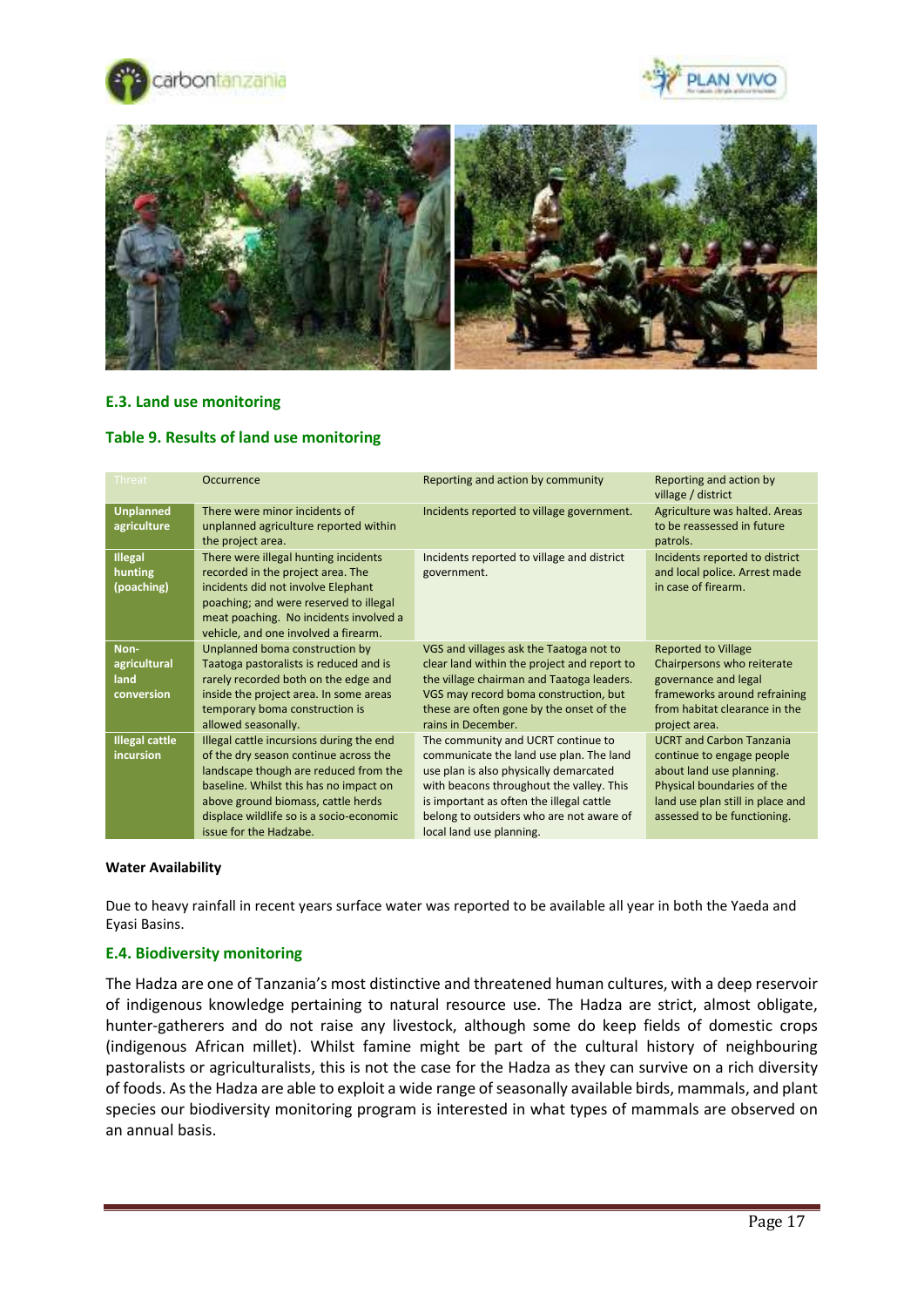





#### The Yaeda-Eyasi forest in Domanga village

#### **Avifauna**

Avifauna are good long-term indicators of ecosystem health. Previous monitoring by external teams using Timed Species Counts (TSCs) were completed year on year in two locations inside the project area (within undisturbed Acacia–Commiphora woodland) and outside the project area (within mixed woodland and agriculture). The use of TSC counts allows for comparative analysis of species diversity between the two areas and consistently showed total species recorded in the Acacia-Commiphora woodland to be higher than in the edge of agricultural areas.

#### **Mammals**

Mammals were monitored by the community teams as an indication of presence. Larger mammal species can be split into two classes, resident and migratory, in 2021 the following mammal species were observed within the project area. The Monitoring sheets and SMART/Cybertracker system identify specific species to be monitored and reported on related to ecological and socioeconomic importance. When available pictorial, and spatial data is taken for observations. Many other non-specified mammals are encountered during patrols but are not tracked individually. It should be noted that many of these large mammals range over large areas and data on movement is limited, we therefore ensure that our data is passed into the Tanzania Mammal Atlas, which in turn informs better conservation management across the larger landscape. Furthermore, this means that lack of observation of a species does not necessarily indicate its presence or status in an area. Data is also discussed and shared with the community to ensure it conforms with their expert and everyday experience of wildlife trends on their land.

## <span id="page-17-0"></span>**Table 10. Mammal records for 2021: R: known resident; M: Possibly migratory; R/M?: Unknown resident / migratory status.**

| <b>Species</b>  | <b>Resident or migratory</b> | # of observations | <b>Notes</b>                                       |
|-----------------|------------------------------|-------------------|----------------------------------------------------|
| Giraffe         | $\mathsf{R}$                 | 157               | Resident populations with some migrant individuals |
| <b>Elephant</b> | M/R                          | 280               | Resident populations with some migrant individuals |
| Zebra           | $\mathsf{R}$                 | 354               | Common resident                                    |
| Impala          | $\mathsf{R}$                 | 1717              | Common resident                                    |
| Kudu            | ${\sf R}$                    | 419               | Common and highly prized by Hadza                  |
| Eland           | $R/M$ ?                      | 245               | Known to range over large areas                    |
| <b>Buffalo</b>  | R                            | 29                |                                                    |
| Warthog         | ${\sf R}$                    | 21                | Common                                             |
| Leopard         | ${\sf R}$                    | ٠                 | No records but community claims seen this period   |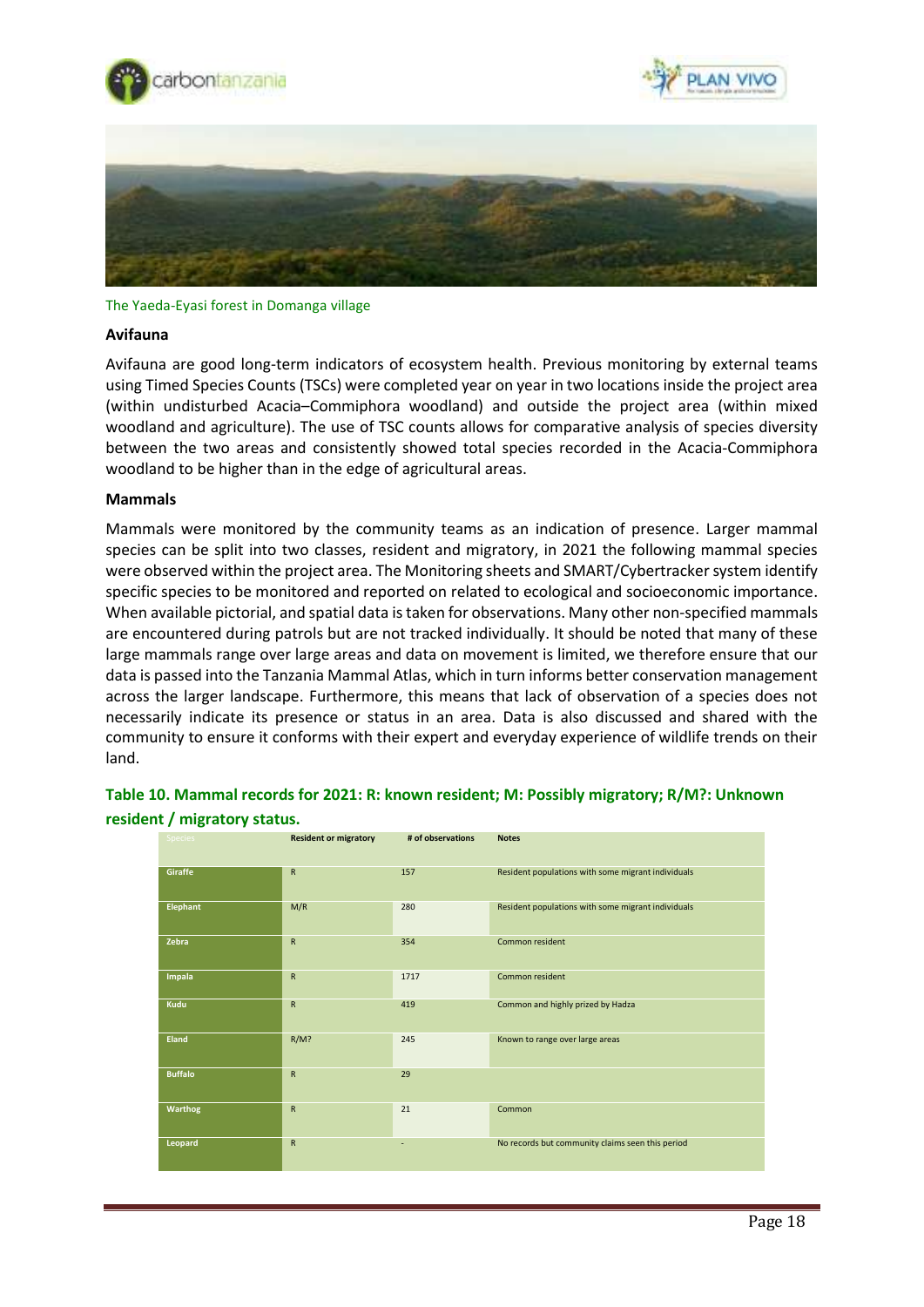



**Lion** R - No records but community claims seen this period **Wild Dog** R/M? R/M? 13 Known to range over large areas

| Ripoti Kitu Gani | Mnyama Gani |
|------------------|-------------|
| Kilimo Haramu    | Twiga       |
| Ukataji Wa Miti  | Tembo       |
| Ujangili         | Punda Milia |
| Mifugo Haramu    | Swalapala   |
| Wanyamapori      | Tandala     |
|                  |             |

Screenshots from SMART/Cybertracker system used by scouts to monitor land use change and wildlife. Screenshots of wildlife tracks from community patrols in Yaeda-Eyasi using SMART/Cybertracker system.

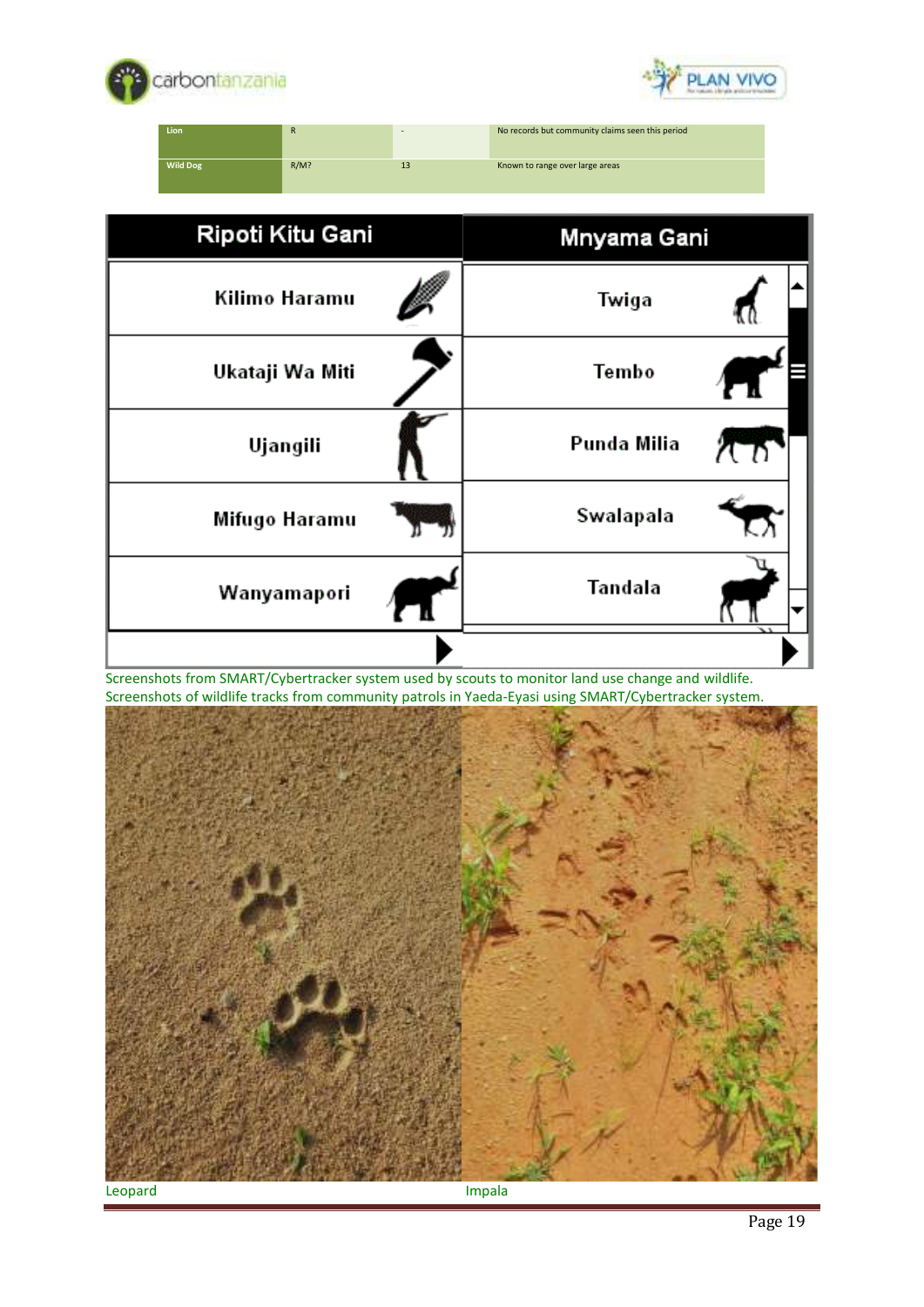





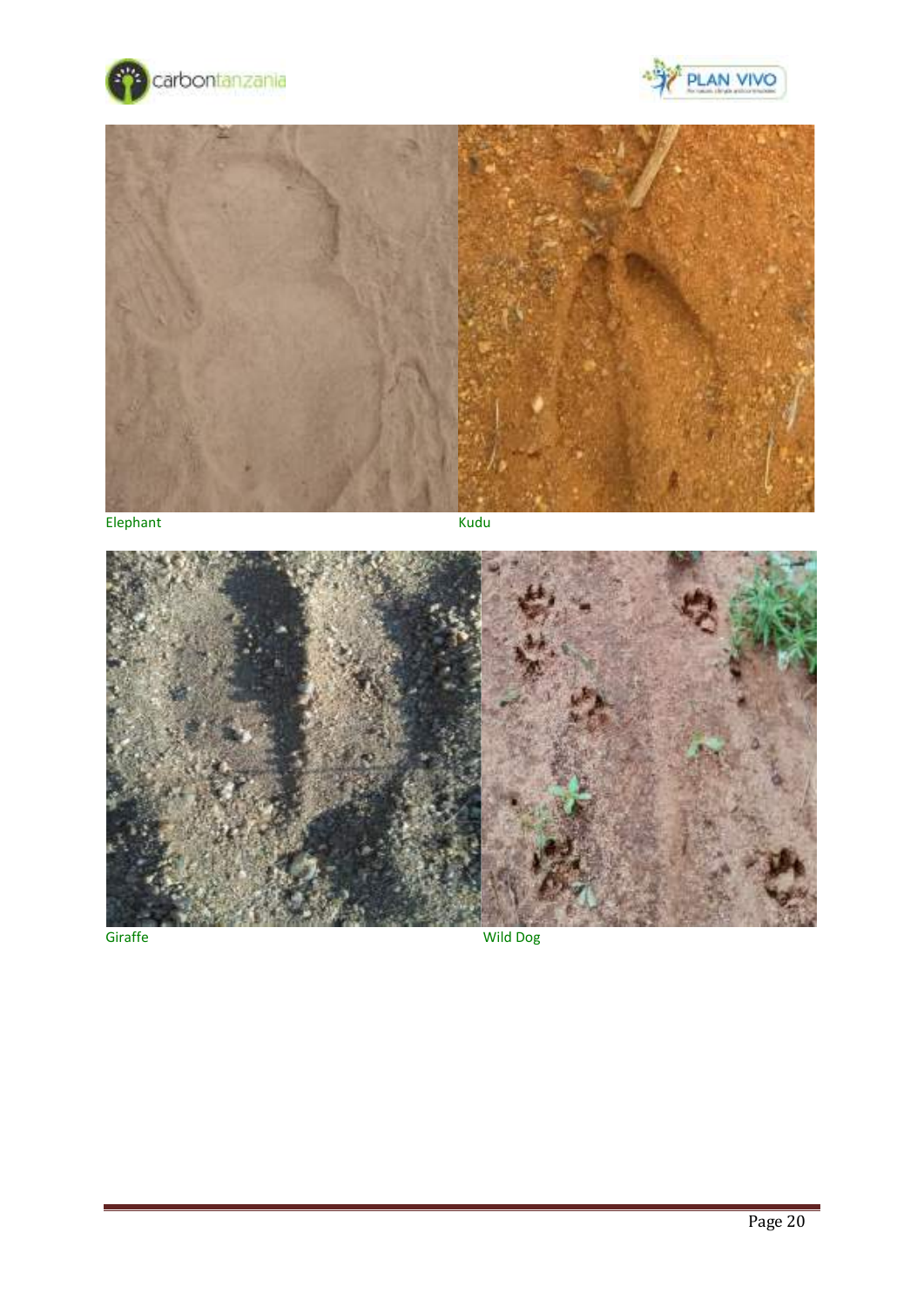





Poachers' traps discovered and removed by community guards while on patrol using SMART/Cybertracker.

| <b>Impacts</b>                                                                          | <b>Assumption</b>                                                                                                                                       | <b>Indicator</b>                                                            | <b>Results</b>                                                                                                                                                                                                  |      |                                    |      |
|-----------------------------------------------------------------------------------------|---------------------------------------------------------------------------------------------------------------------------------------------------------|-----------------------------------------------------------------------------|-----------------------------------------------------------------------------------------------------------------------------------------------------------------------------------------------------------------|------|------------------------------------|------|
| Awareness of<br>project participants                                                    | If people in the project are<br>actively participating in                                                                                               | % of project<br>participants who                                            |                                                                                                                                                                                                                 | Good | <b>Medium</b>                      | Poor |
| about the project                                                                       | project activities and                                                                                                                                  | feel they have                                                              | Men                                                                                                                                                                                                             | 71%  | 19%                                | 10%  |
|                                                                                         | decision-making, they will<br>be more aware about the                                                                                                   | good/medium/poor<br>knowledge about                                         | Women                                                                                                                                                                                                           | 62%  | 21%                                | 17%  |
|                                                                                         | project                                                                                                                                                 | the project                                                                 |                                                                                                                                                                                                                 |      |                                    |      |
| Community income<br>from carbon sales                                                   | If income from carbon<br>sales increases, there will<br>be enhanced benefits for<br>the community (in terms<br>of more project-supported<br>activities) | Income from sales<br>Spending on<br>community<br>activities                 | No sales this reporting period as<br>issuance not yet achieved.<br>Significant presale agreements<br>achieved, and forward finance<br>provided to communities for<br>governance and land rights<br>enforcement. |      |                                    |      |
| <b>Individuals</b><br>benefitting from<br>project training and<br>education<br>payments | Investment into education<br>leads to increased<br>education and<br>employment therefore<br>individuals benefit                                         | Number of<br>individuals<br>receiving training,<br>education,<br>employment | education, employment.                                                                                                                                                                                          |      | 362 individuals received training, |      |

# **E.5. Socio-economic impact monitoring**

Poor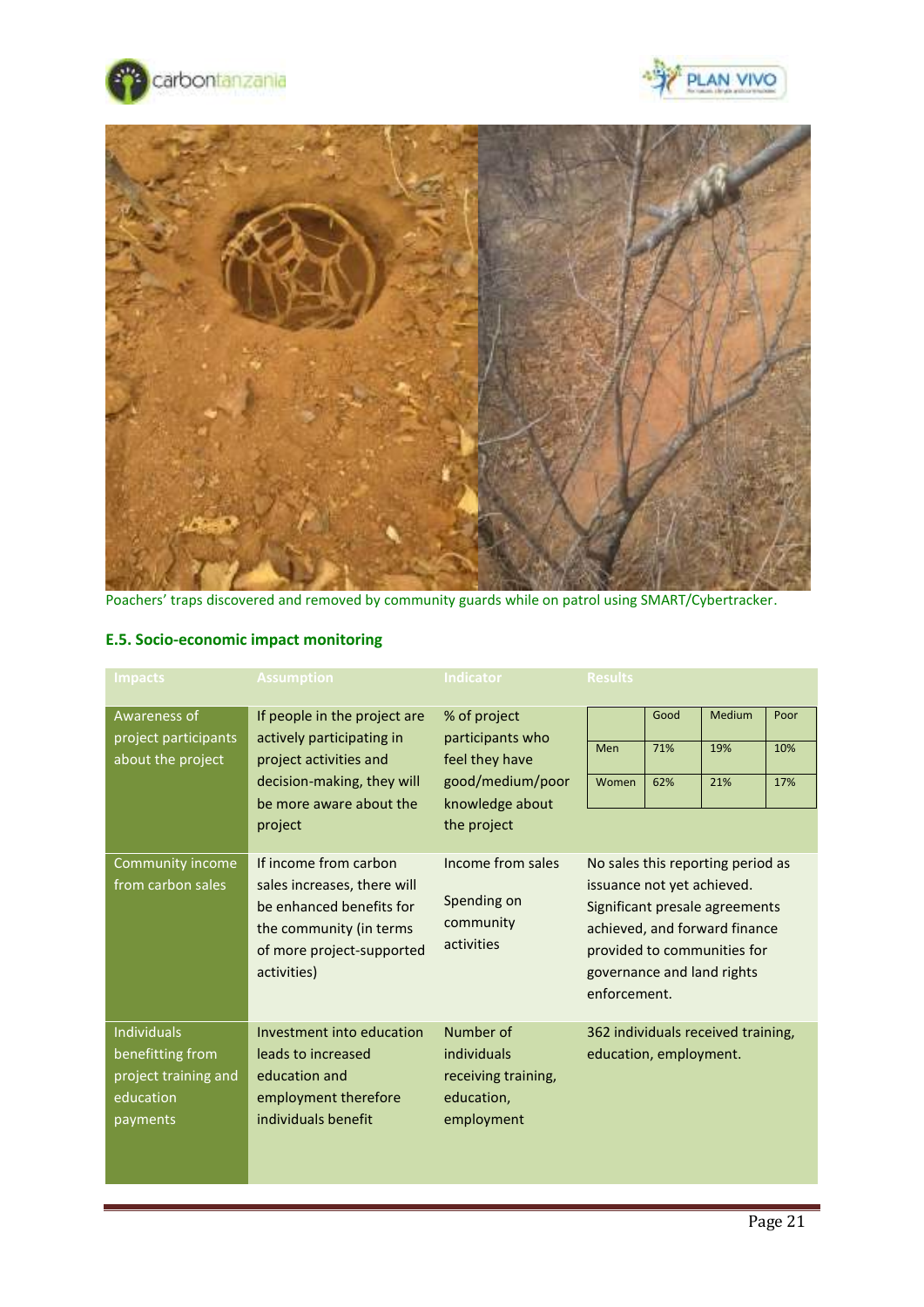



## <span id="page-21-0"></span>**Part F. Impacts**

#### <span id="page-21-1"></span>**F.1. Evidence of outcomes**

#### **Community**

In terms of social impacts and outcomes, the community benefits continue to function at a high-level as shown in our Activity based monitoring results (Table 8). Project communities whose livelihoods are directly reliant on ecosystem function have garnered direct benefits from the successful protection, conservation, and sustainable use of their natural resources this monitoring period. The project's strengthening and enforcement of community land and resources right also was a major community outcome in 2021. The community's governance structures have been strengthened through interaction with the project and through training sessions, this benefits the project but also the village's overall function in its general activities. All project villages have been able to generate local employment for community members in the position of Village Game Scouts and expanding opportunity for employment in ensured in the future. The project maintained the capacity of local stakeholders to deliver medical benefits to communities and healthcare access will continue to be a project focus. Overall, it can be stated that the project met the targets for community impacts and outcomes, centred on livelihoods employment, awareness, and governance.

#### **Biodiversity**

During the 2021 project cycle, community-based biodiversity monitoring and community testimonials continued to reinforce the project's case for positive biodiversity impact. As reported in Table 10, community sightings evidence high biodiversity. Hadza are among the most ecologically knowledgeable groups globally and the community suggestion of increasing wildlife holds merit. Datooga who also regularly traverse the landscape and project area also report a sentiment that there is increased wildlife. Furthermore, the avoided deforestation being achieved by the project isinherently good for biodiversity as it preserves the key habitat that underpins the ecosystem. In 2019 a paper was published on Carbon Tanzania's REDD model's impact on biodiversity in Yaeda<sup>7</sup>. The results showed that across the area wildlife populations were either stable or increasing. Specifically of note isthe increase in Masai Giraffe, an endangered species, that otherwise have seen declines throughout their range due to bushmeat poaching. This is a strong indicator of the model's ability to achieve real robust biodiversity impacts.



 $^7$  Kiffner C, Arndt Z, Foky T, Gaeth M, Gannett A, Jackson M, et al. (2019) Land use, REDD+ and the status of wildlife populations in Yaeda Valley, northern Tanzania. PLoS ONE 14(4): e0214823. https://doi.org/10.1371/journal.pone.0214823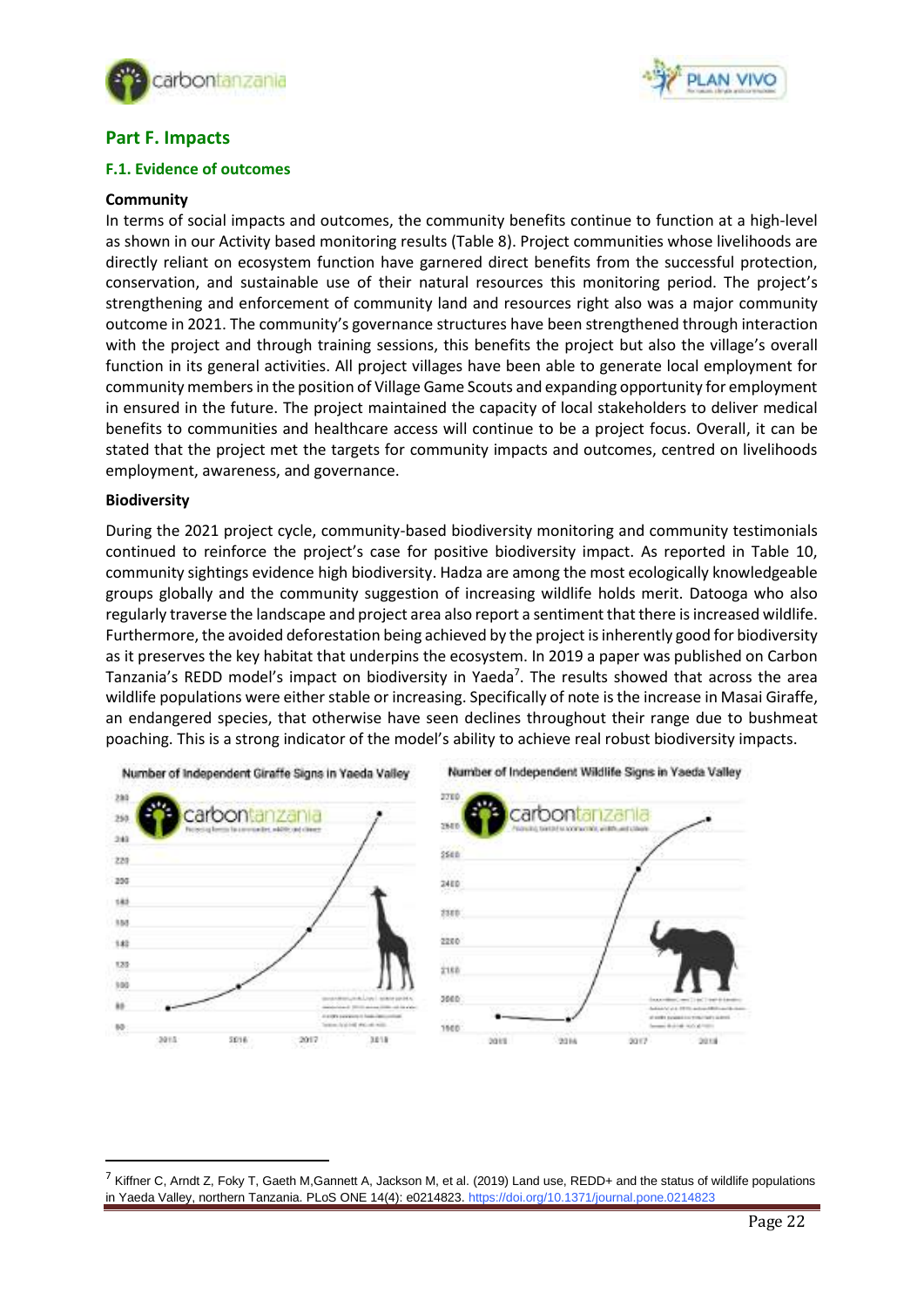



# <span id="page-22-0"></span>**Part G. Payments for Ecosystem Service update**

As the project is pre-issuance there were no sales of PVCs this period and thus no corresponding PES payments resulting from revenue sharing. All payments made to producers are based on contractual agreements and communities meeting their monitoring targets. Revenue dispersal is informed by scheduled community meetings – an example of payment structures and reporting are outlined in Annex 2. In all cases no payments have been withheld during this reporting period.

#### <span id="page-22-1"></span>**Table 11: Summary of payments made and held in trust**

| <b>Reporting Period</b> | <b>Total previous</b><br>(1)<br>payments (USD) | Total payments held in<br>(2)<br>trust until May / Nov 2022<br>(USD) | <b>Total payments</b><br>(3)<br>withheld (USD) |
|-------------------------|------------------------------------------------|----------------------------------------------------------------------|------------------------------------------------|
| March $21$ – Feb 22     | 0                                              | 0                                                                    | 0                                              |
| <b>TOTAL</b>            | 0                                              | 0                                                                    | $\Omega$                                       |

# <span id="page-22-2"></span>**Part H. Ongoing Community Participation**

Community autonomy and participation are cornerstones of the Yaeda-Eyasi project and have been ongoing throughout the 2021 - 2022 project period. Carbon Tanzania has bi-annual finance and grievance meetings with the community in May and October every year (see table 12). In addition to these meetings, quality assurance visits are made every trimester to collect monitoring data and carry out specific tasks. The dates of the financial planning meetings are chosen to coincide with project issuance, contractual agreements and peak needs of the community (see table 12 below), which are usually related to seasonal conditions. Carbon Tanzania schedules payments to the communities to coincide with the annual meeting in May, which allows for a delivery of the annual report and monitoring data to the communities and the payments which reflect the results-based payment plan. Carbon Tanzania maintains an office and 4 full time staff in the project area, all of whom are community members. There is also constant communication between the communities, community leadership, and Carbon Tanzania staff at all levels of the organization. Recent improvements in mobile networks continue to strengthen community communication and participation.

#### <span id="page-22-3"></span>**Table 12. Time frame – meetings, data, seasonality and community needs. Green: wet season & brown: dry season.**

|                           | <b>Operational activities</b>                                                             |                                                                                                                     | Community revenue incoming / outgoing                                                                                                                              |
|---------------------------|-------------------------------------------------------------------------------------------|---------------------------------------------------------------------------------------------------------------------|--------------------------------------------------------------------------------------------------------------------------------------------------------------------|
| <b>Month &amp; Season</b> | <b>Carbon Tanzania role</b>                                                               | <b>Communities role</b>                                                                                             | <b>Issues effecting communities</b>                                                                                                                                |
| January                   |                                                                                           | Monthly patrols and<br>reporting to project<br>coordinator                                                          | School fees due to government schools                                                                                                                              |
| February                  | <b>Quality Assurance visit</b><br>trimester 1                                             | Monthly patrols and<br>reporting to project<br>coordinator                                                          | Availability of grazing, tubers, and fruiting plants provides<br>indigenous food.                                                                                  |
| March                     |                                                                                           | Monthly patrols and<br>reporting to project<br>coordinator                                                          | Availability of grazing, tubers, and fruiting plants provides<br>indigenous food                                                                                   |
| April                     | Annual Report                                                                             | Monthly patrols and<br>reporting to project<br>coordinator                                                          | Availability of grazing, tubers, and fruiting plants provides<br>indigenous food                                                                                   |
| <b>May</b>                | Bi-annual<br>community/village<br>government meetings<br>Quality assurance<br>trimester 2 | Bi-annual<br>community/village<br>government meetings<br>Monthly patrols and<br>reporting to project<br>coordinator | Revenue use is planned for the coming dry season<br>-allocation of revenue towards priorities, development,<br>infrastructure, protection, health, education, food |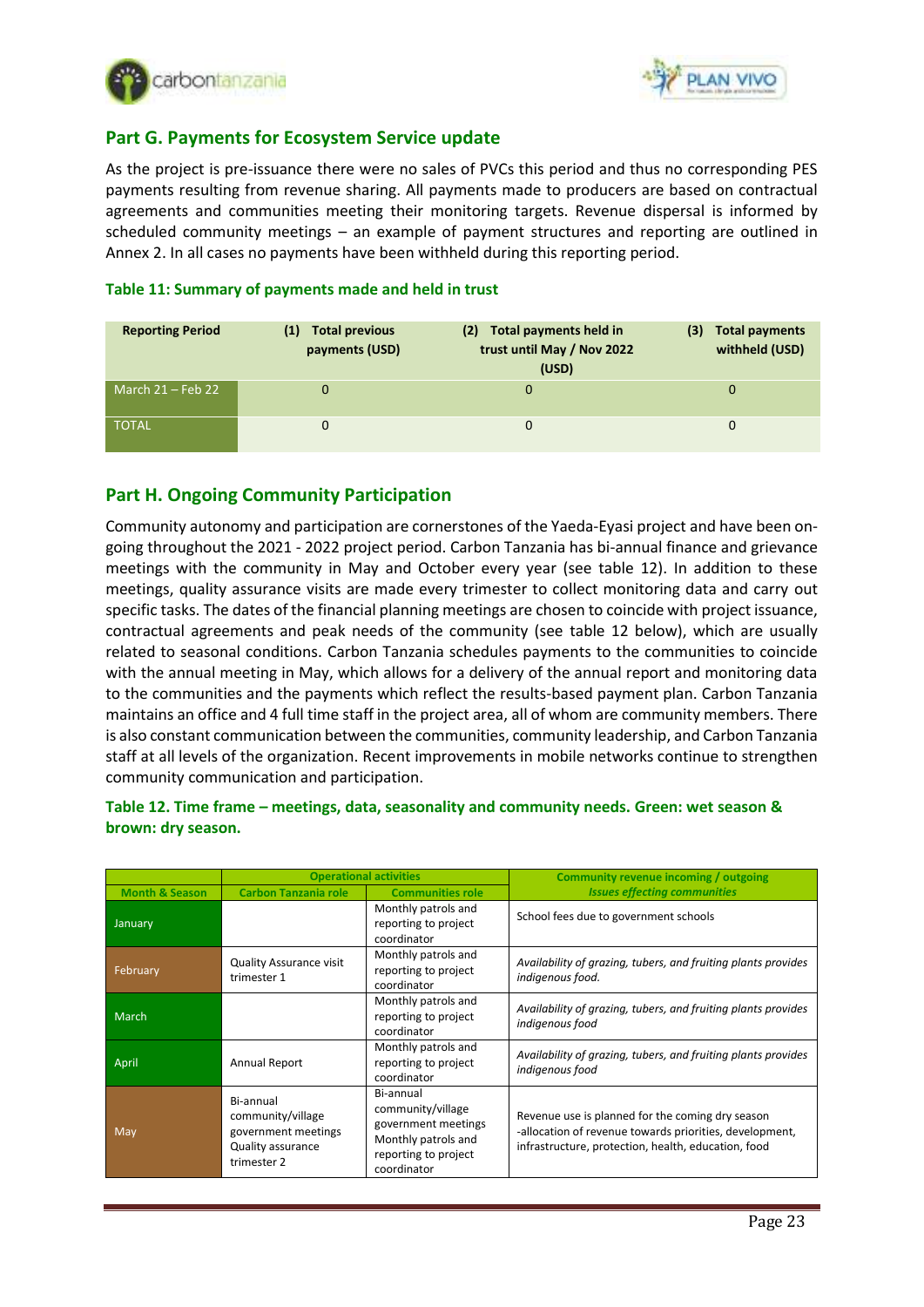



| June      | <b>Quality Assurance visit</b><br>trimester 2         | Monthly patrols and<br>reporting to project<br>coordinator | Maize crop becomes available at low cost                                                                                                                                   |
|-----------|-------------------------------------------------------|------------------------------------------------------------|----------------------------------------------------------------------------------------------------------------------------------------------------------------------------|
| July      |                                                       | Monthly patrols and<br>reporting to project<br>coordinator | Maize crop becomes available at low cost so food can be<br>bought in bulk and stored                                                                                       |
| August    |                                                       | Monthly patrols and<br>reporting to project<br>coordinator | Food scarcity begins, greater nomadic movement by<br>communities - increased dependency on use of maize and<br>agricultural output                                         |
| September | Quality assurance<br>trimester 3.                     | Monthly patrols and<br>reporting to project<br>coordinator | Food scarcity - dependency on use of maize and<br>agricultural output                                                                                                      |
| October   |                                                       | Monthly patrols and<br>reporting to project<br>coordinator | Undushibi berries become available - indigenous food<br>begins end dry season (NB. This can vary)                                                                          |
| November  | Bi-annual<br>community/village<br>government meetings | Bi-annual<br>community/village<br>government meetings      | Indigenous foods and grazing become more widely<br>available reducing stress and increasing community<br>cohesiveness. Revenue use is planned for the coming wet<br>season |
| December  |                                                       | Monthly patrols and<br>reporting to project<br>coordinator | Community planning toward next year including<br>upcoming school fees                                                                                                      |

The main aim of these meetings is to discuss updates around the project and carbon sales and to inform the community of available revenue. They also provide an official forum for communities to voice any grievances. These gatherings involve community members and village government and allow for discussions on what money should be spent on and any problems arising from within the community (see section 5). These meetings are attended by Carbon Tanzania as observers.

# <span id="page-23-0"></span>**Part I. Project operating costs**

<span id="page-23-1"></span>The direct costs for the implementation of the Yaeda-Eyasi REDD Project are presented in Table 13 below.

Carbon Tanzania implements the Yaeda-Eyasi REDD Project through its operational entity in the United Republic of Tanzania, CT Limited, which also develops and oversees other forest conservation projects. As a registered business, the company's costs are reported broadly according to standard accounting practice, with the Yaeda-Eyasi REDD Project representing one of the cost centres for the company. There was no community share of gross revenues as there was no issuance yet and therefore no sales of PVCs , as such there have been advance payments to the resource owners to ensure they can cover operation costs and undertake the project, specifically to pay and cover the scouts (forest protectors) costs and project related governance costs, this amounted to \$12,133 (shown below as "Community payments") is viewed as partly investments costs incurred and partly advance payment to the resource-owners, and therefore a *direct* cost to the business of implementing the project (this total in Table 13 is USD81,227, of which partly is sunk cost borne by the company and partly \$10,696, scout costs may be off against future PVCs sales depending on community desire).

In addition to this the company reports other *direct* costs of implementation that are borne by the company in order to ensure that MRV obligations and other management needs are met (in Table 13 this figure is USD28,582).

The remaining revenues are reported as income to the company, which are used for *indirect* business costs of running the business in Tanzania (shares of salaries, legal and financial / tax compliance, overheads and travel) during the development of the project itself, periodic validation and verification costs for the project, the development of the company and the sales and marketing costs associated with selling the PVCs into the voluntary carbon market. This balance in the reporting period is approximately USD40,532.

It should be noted that the Yaeda-Eyasi project has been validated and agreements are in place to sell PVCs upon issuance, this will result in a significant increase in community revenue ensuring significant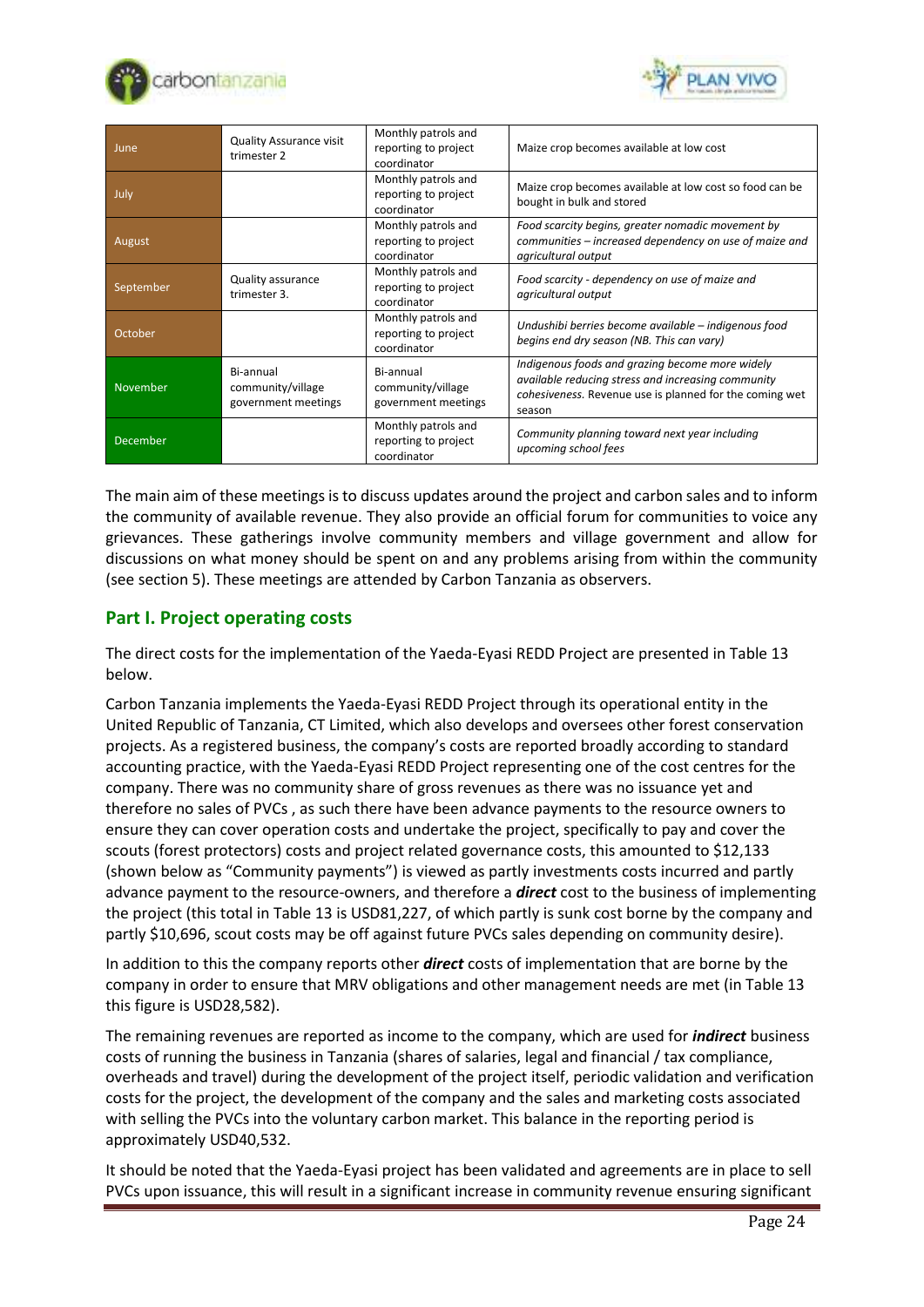



impacts and community benefits as well increased protection through the effectively and participatory use of revenue.

| <b>Expense</b>                          | <b>Narrative</b>                                               | Cost (US\$)  | Contribution<br>from sales of<br><b>Plan Vivo</b><br><b>Certificates</b> |
|-----------------------------------------|----------------------------------------------------------------|--------------|--------------------------------------------------------------------------|
| villages etc.)                          | Community payments (Scouts / benefits and services             |              |                                                                          |
|                                         | <b>Scouts</b>                                                  | 10,696       | 0%                                                                       |
|                                         | Hadza Community benefits                                       | 0            | 0%                                                                       |
|                                         | District, Ward and Villages                                    | $\mathbf{0}$ | 0%                                                                       |
|                                         | Other Payments (health,<br>education, training,<br>governance) | 1,417        | 0%                                                                       |
|                                         | <b>Total</b>                                                   | 12,113       |                                                                          |
| Office / admin and organizational Costs |                                                                |              |                                                                          |
|                                         | Printing and communication                                     | 0            | 0%                                                                       |
|                                         | Rent and utilities                                             | 104          | 0%                                                                       |
|                                         | Yaeda Project Manager                                          | 22,841       | 0%                                                                       |
|                                         | Field expenses (vehicle, fuel,<br>$etc.$ )                     | 4,917        | 0%                                                                       |
|                                         | Travel and accommodation                                       | 720          | 0%                                                                       |
|                                         | <b>Total</b>                                                   | 28,582       |                                                                          |
| Consultancy                             | Professional fees                                              | $\mathbf 0$  |                                                                          |
| <b>Audits</b>                           | Validation costs (VV work)                                     | 15,125       | 0%                                                                       |
|                                         | PIN                                                            | n/a          | 0%                                                                       |
|                                         | <b>PDD</b>                                                     | 67           | 0%                                                                       |
|                                         | <b>Tech Spec</b>                                               | n/a          | 0%                                                                       |
|                                         | Issuance (2021)                                                | 0            | 0%                                                                       |
|                                         | Project visit                                                  | 1,408        | 0%                                                                       |
|                                         | <b>Total</b>                                                   | 16,600       |                                                                          |
| <b>Marketing</b>                        | <b>Consultant fees / website</b><br>development / conferences  | 23,932       | 0%                                                                       |
| <b>Total project related costs</b>      |                                                                | 81,227       |                                                                          |

# <span id="page-24-0"></span>**Table 13. Breakdown of Operational Costs 2021 (March 2021 – Feb 2022)**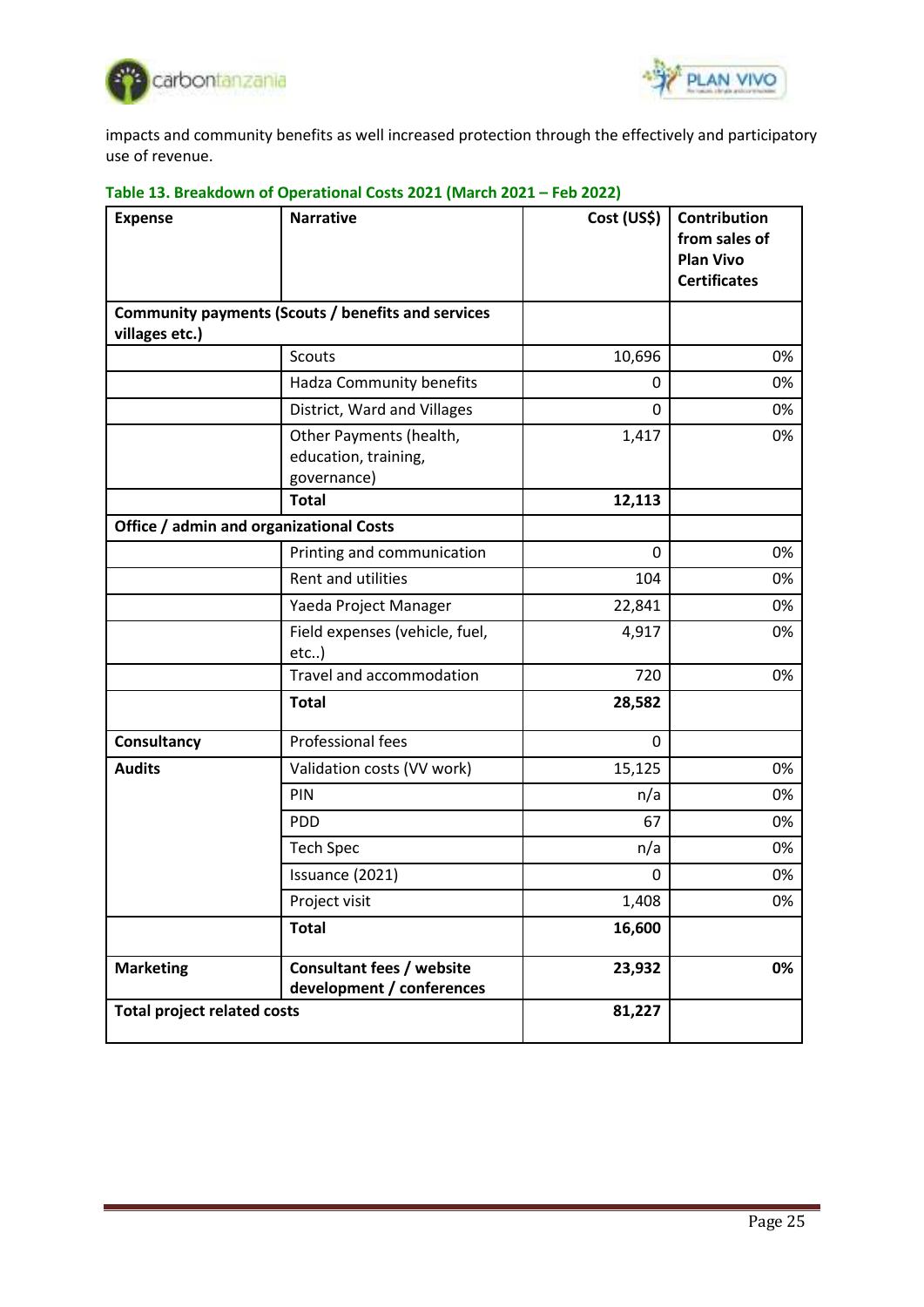



# <span id="page-25-0"></span>**Annex 1. Activity monitoring indicators for issuance of annual ex-post credits (results are shown in Part E.)**

**Green**: Indicates that the project is on track to achieve the expected climate benefits and issuance continues as per the performance targets and contractual agreements with the communities.

**Orange**: Indicates some project activities are not on track to deliver the expected climate benefits. If one or more of these indicators are orange, then corrective actions are needed and are to be reported in the annual report to Plan Vivo. Issuance is withheld from Carbon Tanzania and revenue may be withheld from communities until evidence is shown of a corrective action being taken and having an impact.

**Red**: Indicates that project activities are not on track to deliver the expected climate benefits. If the project has one or more red indicators, corrective actions are required, and issuance is withheld from Carbon Tanzania and payments are withheld from communities until evidence is shown of corrective action being taken.

| <b>Activity-based indicators</b>                               |                                                                                                                                                                                                                                                            |                                                                                                                                                                                                                                                |                                                                                                                                                                                                                            |                                                                                                                                                                                                                                                                                                                                                  |                                                                                                                                                 |  |
|----------------------------------------------------------------|------------------------------------------------------------------------------------------------------------------------------------------------------------------------------------------------------------------------------------------------------------|------------------------------------------------------------------------------------------------------------------------------------------------------------------------------------------------------------------------------------------------|----------------------------------------------------------------------------------------------------------------------------------------------------------------------------------------------------------------------------|--------------------------------------------------------------------------------------------------------------------------------------------------------------------------------------------------------------------------------------------------------------------------------------------------------------------------------------------------|-------------------------------------------------------------------------------------------------------------------------------------------------|--|
| Indicator                                                      | <b>Thresholds</b>                                                                                                                                                                                                                                          |                                                                                                                                                                                                                                                |                                                                                                                                                                                                                            | <b>Means of verification</b>                                                                                                                                                                                                                                                                                                                     | <b>Corrective action</b>                                                                                                                        |  |
|                                                                | Green                                                                                                                                                                                                                                                      | <b>Orange</b>                                                                                                                                                                                                                                  | <b>Red</b>                                                                                                                                                                                                                 |                                                                                                                                                                                                                                                                                                                                                  |                                                                                                                                                 |  |
| Community<br>user rights<br>over forest-<br>based<br>resources | User rights over<br>forest-based<br>resources are<br>enacted through<br>national laws and<br>acts governing<br>natural resource<br>use. Knowledge of<br>these laws and<br>acts is understood<br>by participating<br>communities.                           | User rights over<br>forest-based<br>resources are<br>enacted through<br>national laws and<br>acts governing<br>natural resource<br>use. These laws and<br>acts are not fully<br>understood by<br>participating<br>communities.                 | New acts<br>governing resource<br>use are proposed<br>by the government<br>removing<br>ownership rights<br>from participating<br>communities that<br>directly impact the<br>legal basis of this<br>project.                | 1. CT and UCRT closely<br>engaged and follow policy<br>development with local and<br>national government.<br>2. Training is continually<br>being conducted on user<br>rights with participating<br>communities.<br>3. Records of process kept as<br>well as all relevant legal<br>documentation.                                                 | Project<br>coordinator works<br>with communities<br>on a plan to<br>resolve any issues<br>and secure rights<br>are protected and<br>understood. |  |
| Community<br>tenure and<br>ownership<br>over land              | Land use plan and<br>associated by laws<br>are documented<br>and implemented.<br>Boundaries are<br>clear and well<br>understood.<br>Community rights<br>over land are<br>secure through<br>Community<br><b>Customary Rights</b><br>of Occupancy<br>(CCRO). | Conflict over land<br>use zones, the land<br>use plan or changes<br>to village land<br>planning laws create<br>unplanned changes<br>to the current land<br>use plan and<br>associated<br>Community<br>Customary Rights of<br>Occupancy (CCRO). | Conflict over land<br>use zones, the land<br>use plan or<br>changes to village<br>land planning laws<br>create unplanned<br>changes resulting<br>in voiding of<br>current land use<br>plan, management<br>regime and CCRO. | 1. CT and UCRT and closely<br>engaged and follow policy<br>development with local and<br>national government.<br>2. Boundary markers are in<br>place and accompanied by<br>clearly marked signs.<br>3. UCRT work to manage any<br>potential land use conflicts.<br>4. Records of process kept as<br>well as all relevant legal<br>documentation. | Project<br>coordinator works<br>with communities<br>on a plan resolve<br>any issues and<br>secure rights are<br>protected and<br>understood.    |  |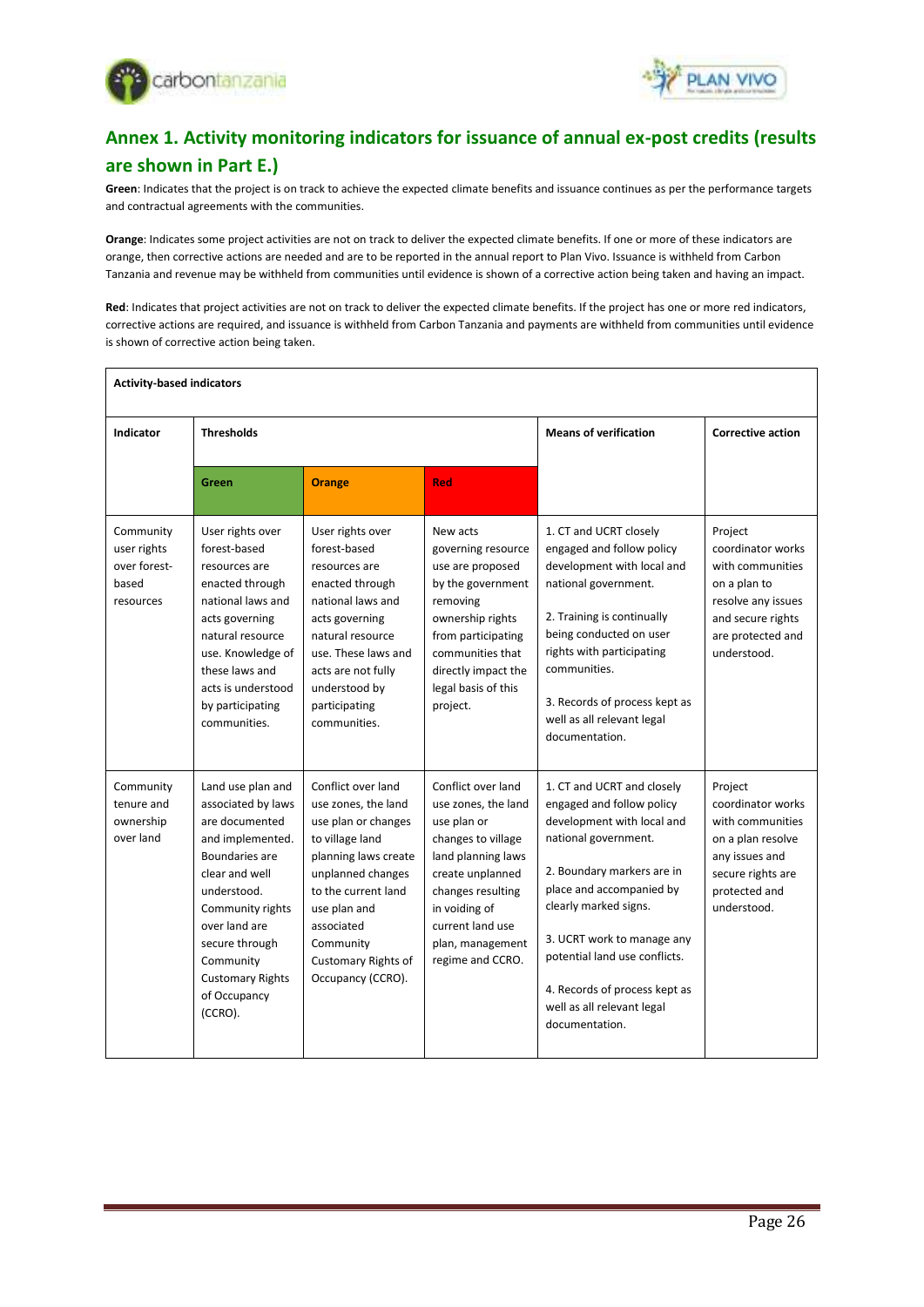



| Management<br>Institutions                                         | UCRT, CT, village<br>government and<br>tribal leaders<br>continue to work<br>towards the<br>common goal of<br>improved land<br>management.<br>Project equipment<br>is functioning, and<br>meetings and<br>reports are<br>continuing as<br>normal. | Either UCRT, CT,<br>village government<br>or tribal leaders<br>decide to opt out of<br>the goals of<br>improved land<br>management<br>resulting in a<br>restructuring of<br>contractual<br>agreements.<br>Some project<br>equipment is not<br>functioning, and<br>some meetings or<br>reports are not<br>continuing as<br>normal. | Management<br>institutions<br>collapse leading to<br>lack of cohesion<br>within local<br>government or<br>tribal leadership.<br>CT or UCRT cease<br>to operate<br>resulting in a<br>failure of project<br>operations.<br>Project equipment<br>is not functioning<br>meetings or<br>reports are not<br>continuing as<br>normal. | Reports from village<br>government and tribal<br>leadership.<br>Monthly monitoring indicates<br>discourse between parties.<br>CT and UCRT work closely<br>with local, regional, and<br>national government<br>agencies. equipment checks<br>and review of meeting and<br>reports by project<br>coordinator. | Fix or provide any<br>missing or broken<br>equipment.<br>Schedule missed<br>meeting or<br>address reason for<br>failure to<br>meet/report.<br>Address any issues<br>to arise in<br>meetings.                                                                                          |
|--------------------------------------------------------------------|---------------------------------------------------------------------------------------------------------------------------------------------------------------------------------------------------------------------------------------------------|-----------------------------------------------------------------------------------------------------------------------------------------------------------------------------------------------------------------------------------------------------------------------------------------------------------------------------------|--------------------------------------------------------------------------------------------------------------------------------------------------------------------------------------------------------------------------------------------------------------------------------------------------------------------------------|-------------------------------------------------------------------------------------------------------------------------------------------------------------------------------------------------------------------------------------------------------------------------------------------------------------|---------------------------------------------------------------------------------------------------------------------------------------------------------------------------------------------------------------------------------------------------------------------------------------|
| <b>Effort spent</b><br>on conflict<br>resolution by<br><b>UCRT</b> | UCRT spend <= 14<br>days a year<br>dedicated to land<br>conflict in the<br>project area. No<br>grievances are<br>logged through CT<br>official grievance<br>mechanism                                                                             | UCRT spend $<= 1$<br>month a year<br>dedicated to land<br>conflict in the<br>project area and/or<br>a grievance is logged<br>through CT official<br>grievance<br>mechanism and not<br>addressed                                                                                                                                   | <b>UCRT</b> spend<br>>=2months a year<br>dedicated to land<br>use conflict in the<br>project area<br>and/or multiple<br>grievances are<br>logged through CT<br>official grievance<br>mechanism and<br>not addressed                                                                                                            | UCRT report activities to<br>Carbon Tanzania through<br>scheduled communication<br>meetings.<br>Carbon Tanzania policies<br>allow for official grievance<br>reporting and redress.                                                                                                                          | Address any<br>specific grievance<br>logged directly<br>with CT through<br>relevant company<br>and contract<br>mechanisms. Work<br>to understand any<br>land conflict and<br>how it may affect<br>the project,<br>support UCRT and<br>the community to<br>resolve conflict<br>fairly. |
| Coverage by<br>Village Game<br>Scouts (VGS)                        | VGS have<br>patrolled and<br>reported on<br>>=50% of project<br>area                                                                                                                                                                              | VGS fail to cover or<br>report on >=20% of<br>project                                                                                                                                                                                                                                                                             | VGS fail to patrol,<br>collect data or<br>report on project<br>area                                                                                                                                                                                                                                                            | Smart / cybertracker provide<br>quantitative data on<br>movement by VGS.                                                                                                                                                                                                                                    | Work with<br>community to<br>ensure VGS are<br>patrolling<br>sufficiently,<br>including<br>supporting the<br>VGS in whatever<br>may be holding<br>them back from<br>achieving proper<br>level of coverage.                                                                            |
| Land use<br>change                                                 | VGS reporting<br>through the<br>monthly<br>monitoring system<br>indicate no<br>significant land<br>use change                                                                                                                                     | VGS reporting<br>through the monthly<br>monitoring system<br>indicate significant<br>farming or land<br>clearance within the<br>project area. The<br>village government<br>immediately acts on                                                                                                                                    | VGS reporting<br>through the<br>monthly<br>monitoring system<br>indicate significant<br>farming or land<br>clearance within<br>the project area.<br>village government                                                                                                                                                         | Monitoring by VGS is<br>continuous SMART /<br>Cybertracker provides<br>evidence of land use change<br>which is reported to village<br>and district government.<br>By-laws enacted through the<br>land use plan make it illegal                                                                              | Review land use<br>change and causes<br>with community.<br>Make sure support<br>is available to<br>remove barriers to<br>community action.<br>May effect PES<br>payments if no                                                                                                        |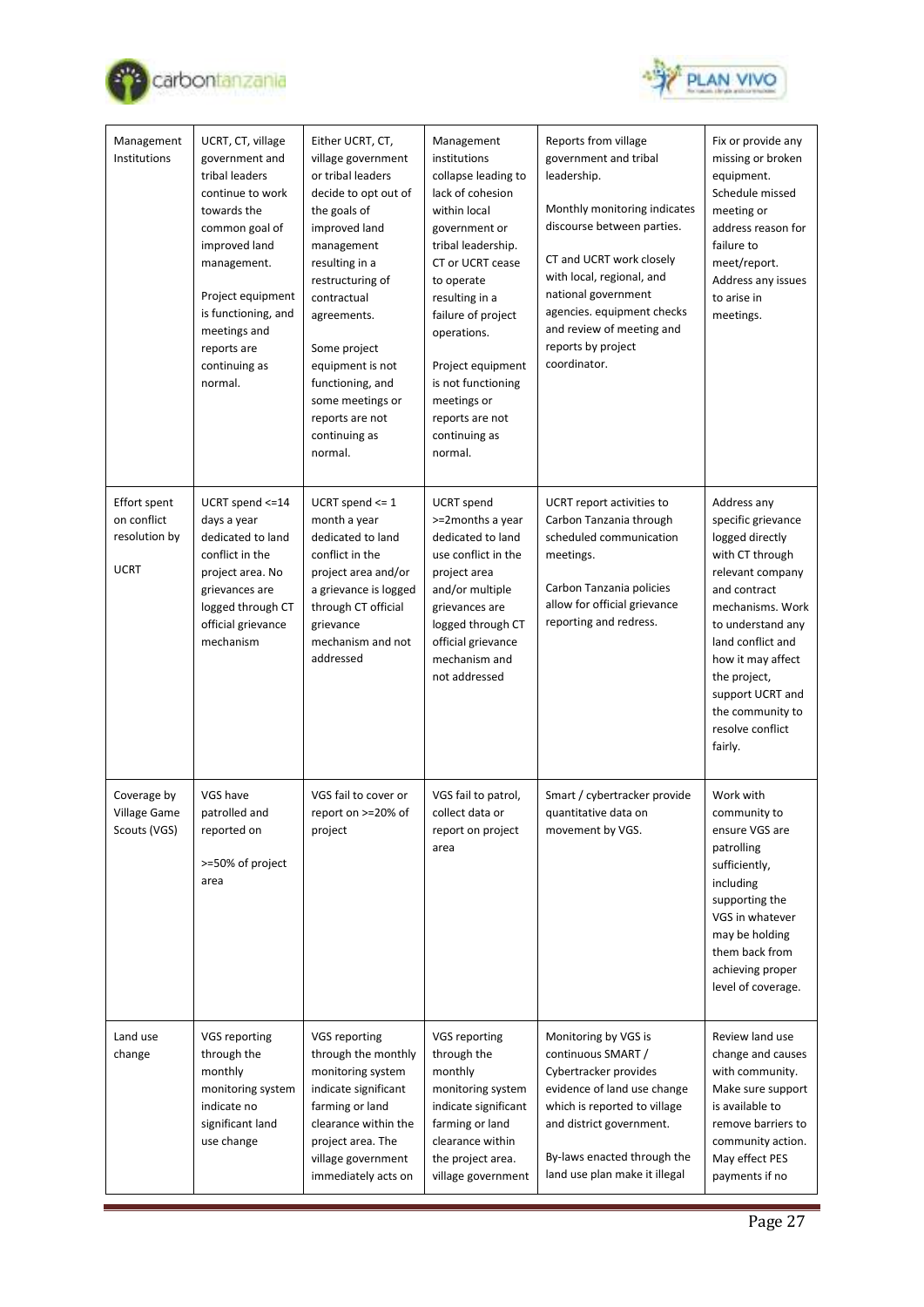



|                                                                   | occurred within<br>the project area.                                                                                                                                                                                                                      | information and<br>reports to CT and<br>UCRT.                                                                                                                                               | fails to act on<br>information and<br>report to CT and<br>UCRT.                                                                               | to farm or clear land in the<br>project area. CT receives<br>regular reports on land use<br>changes.                                                                                                                                                            | action is taken and<br>performance<br>targets not met.                                                                                                                                                                                                                      |
|-------------------------------------------------------------------|-----------------------------------------------------------------------------------------------------------------------------------------------------------------------------------------------------------------------------------------------------------|---------------------------------------------------------------------------------------------------------------------------------------------------------------------------------------------|-----------------------------------------------------------------------------------------------------------------------------------------------|-----------------------------------------------------------------------------------------------------------------------------------------------------------------------------------------------------------------------------------------------------------------|-----------------------------------------------------------------------------------------------------------------------------------------------------------------------------------------------------------------------------------------------------------------------------|
| Payments to<br>the VGS,<br>communities<br>and local<br>government | Monthly<br>payments to the<br>VGS provide the<br>incentive to carry<br>out project<br>activities and<br>community<br>payments are<br>realized to ensure<br>all community<br>members and<br>local government<br>parties benefit<br>from carbon<br>revenue. | Monthly payments<br>to the patrol teams<br>provide the<br>incentive to carry<br>our project activities<br>however revenue to<br>communities and<br>local government<br>parties is not paid. | No payments are<br>made to patrol<br>teams,<br>communities, or<br>local government<br>and no benefits<br>are realized from<br>carbon revenue. | CT conducts its own sales and<br>marketing to ensure revenue<br>is available from sales of<br>carbon offsets and is able to<br>predict and manage<br>payments to communities,<br>village and district<br>government.<br>Payment records kept are<br>kept by CT. | If payments are<br>not being made,<br>follow up and<br>resolve specific<br>barrier to<br>completing<br>payments.<br>Potentially review<br>and augment<br>process of<br>VGS/Community<br>payments if the<br>systems aren't<br>working or<br>communities<br>aren't satisfied. |